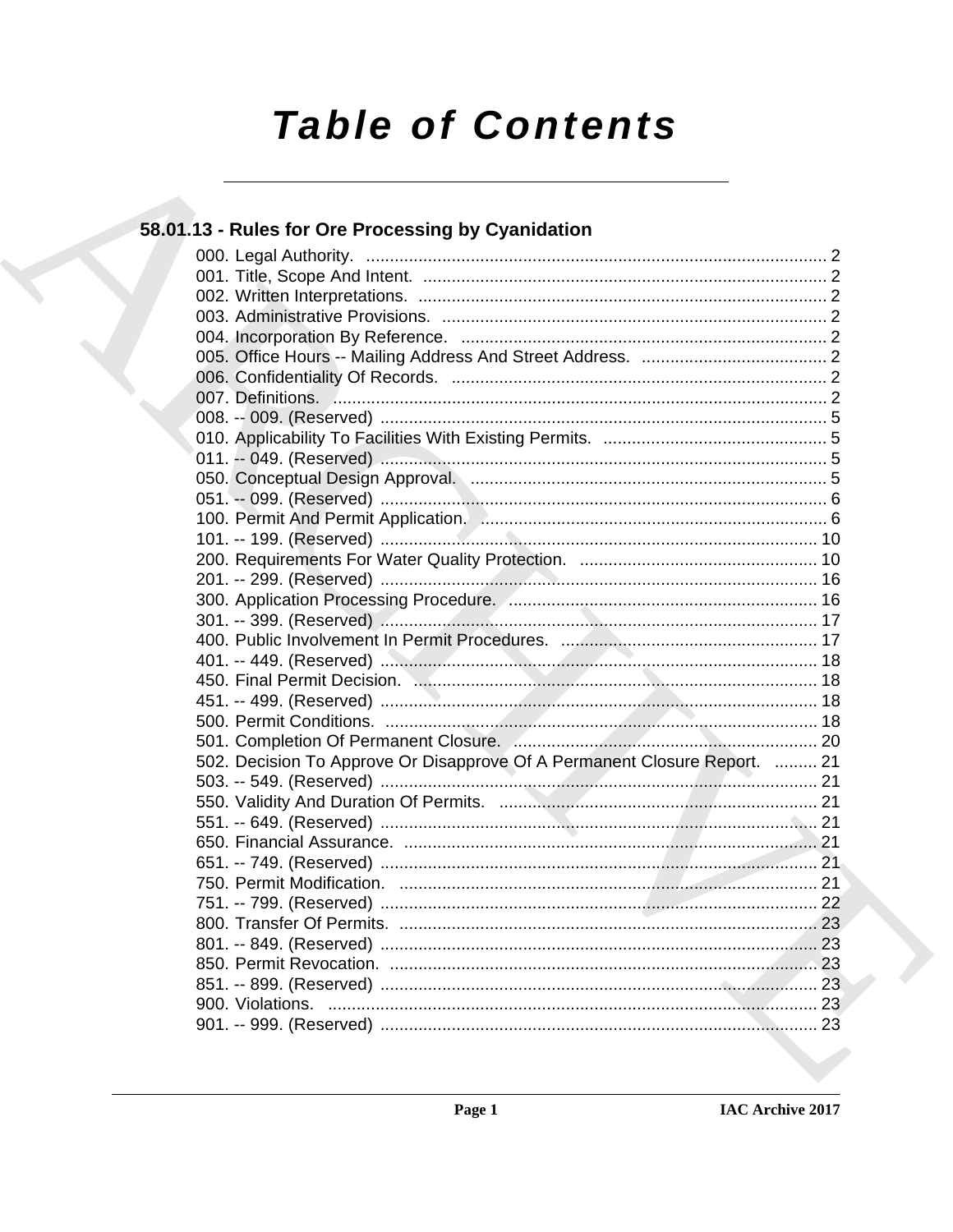#### **IDAPA 58 TITLE 01 CHAPTER 13**

#### **58.01.13 - RULES FOR ORE PROCESSING BY CYANIDATION**

#### <span id="page-1-1"></span><span id="page-1-0"></span>**000. LEGAL AUTHORITY.**

Title 39, Chapter 1, Idaho Code, grants the authority to the Board of Environmental Quality to adopt rules, regulations and standards to protect the environment and the health of the State; grants authority to the Director to issue permits as prescribed by law and by the rules of the Board; and requires Department of Environmental Quality review and approval of plans and specifications for all new facilities, or for modifications or expansions to existing facilities, that process ore by cyanidation; and authorizes the Director to require a reasonable fee for processing permit applications. (4-11-06)

#### <span id="page-1-2"></span>**001. TITLE, SCOPE AND INTENT.**

**01.** Title. These rules shall be known as Idaho Department of Environmental Quality Rules, IDAPA ("Rules for Ore Processing by Cyanidation." (1-1-88) 58.01.13, "Rules for Ore Processing by Cyanidation."

**56.01.13 - RULES FOR GEVEN TRANSVERS 13**<br> **66.01.13 - RULES FOR OR E PROCESSING BY CYAMDATION**<br>
(III) - The CAL ATTITUDENTY, game the multiplier pair due of a reasonable pair of the set of the control of the CA and the p **Scope and Intent**. These rules establish the procedures and requirements for the issuance and maintenance of a permit to construct, operate and close that portion of a cyanidation facility that is intended to contain, treat or dispose of process water or process-contaminated water containing cyanide. The provisions of these rules also establish requirements for water quality protection which address performance, construction, operation and closure of that portion of any cyanidation facility that is intended to contain, treat, or dispose of process water. These rules are intended to ensure that process water and process-contaminated water generated in ore processing operations that utilize cyanide as a primary leaching agent and pollutants associated with the cyanidation process are safely contained, controlled, and treated so that they do not interfere with the beneficial uses of the waters of the state and do not endanger public safety or the environment. (4-11-06) and do not endanger public safety or the environment.

#### <span id="page-1-3"></span>**002. WRITTEN INTERPRETATIONS.**

As described in Section 67-5201(19)(b)(iv), Idaho Code, the Department of Environmental Quality may have written statements which pertain to the interpretation of these rules. If available, such written statements can be inspected and copied at cost at the Department of Environmental Quality, 1410 N. Hilton, Boise, Idaho 83706-1255. copied at cost at the Department of Environmental Quality, 1410 N. Hilton, Boise, Idaho 83706-1255.

#### <span id="page-1-4"></span>**003. ADMINISTRATIVE PROVISIONS.**

Persons may be entitled to appeal agency actions authorized under these rules pursuant to IDAPA 58.01.23, "Rules of Administrative Procedure Before the Board of Environmental Quality."

#### <span id="page-1-5"></span>**004. INCORPORATION BY REFERENCE.**

These rules do not contain documents incorporated by reference. (3-30-06)

#### <span id="page-1-6"></span>**005. OFFICE HOURS -- MAILING ADDRESS AND STREET ADDRESS.**

The state office of the Department of Environmental Quality and the office of the Board of Environmental Quality are located at 1410 N. Hilton, Boise, Idaho 83706-1255, telephone number (208) 373-0502. The office hours are 8:00 a.m. to 5:00 p.m. mountain time, Monday through Friday. (3-30-06)

#### <span id="page-1-7"></span>**006. CONFIDENTIALITY OF RECORDS.**

Information obtained by the Department under these rules is subject to public disclosure pursuant to the provisions of Title 74, Chapter 1, Idaho Code, and IDAPA 58.01.21, "Rules Governing the Protection and Disclosure of Records in the Possession of the Idaho Department of Environmental Quality." (3-15-02)

#### <span id="page-1-9"></span><span id="page-1-8"></span>**007. DEFINITIONS.**

<span id="page-1-10"></span>**01. Beneficial Use**. Any of the various uses which may be made of the surface and/or ground water of the state including, but not limited to, domestic water supplies, industrial water supplies, agricultural water supplies, navigation, recreation in and on the water, wildlife habitat, and aesthetics. Beneficial uses for specific stream segments are established in Idaho Department of Environmental Quality Rules, IDAPA 58.01.02, "Water Quality Standards." (1-25-95) Standards." (1-25-95)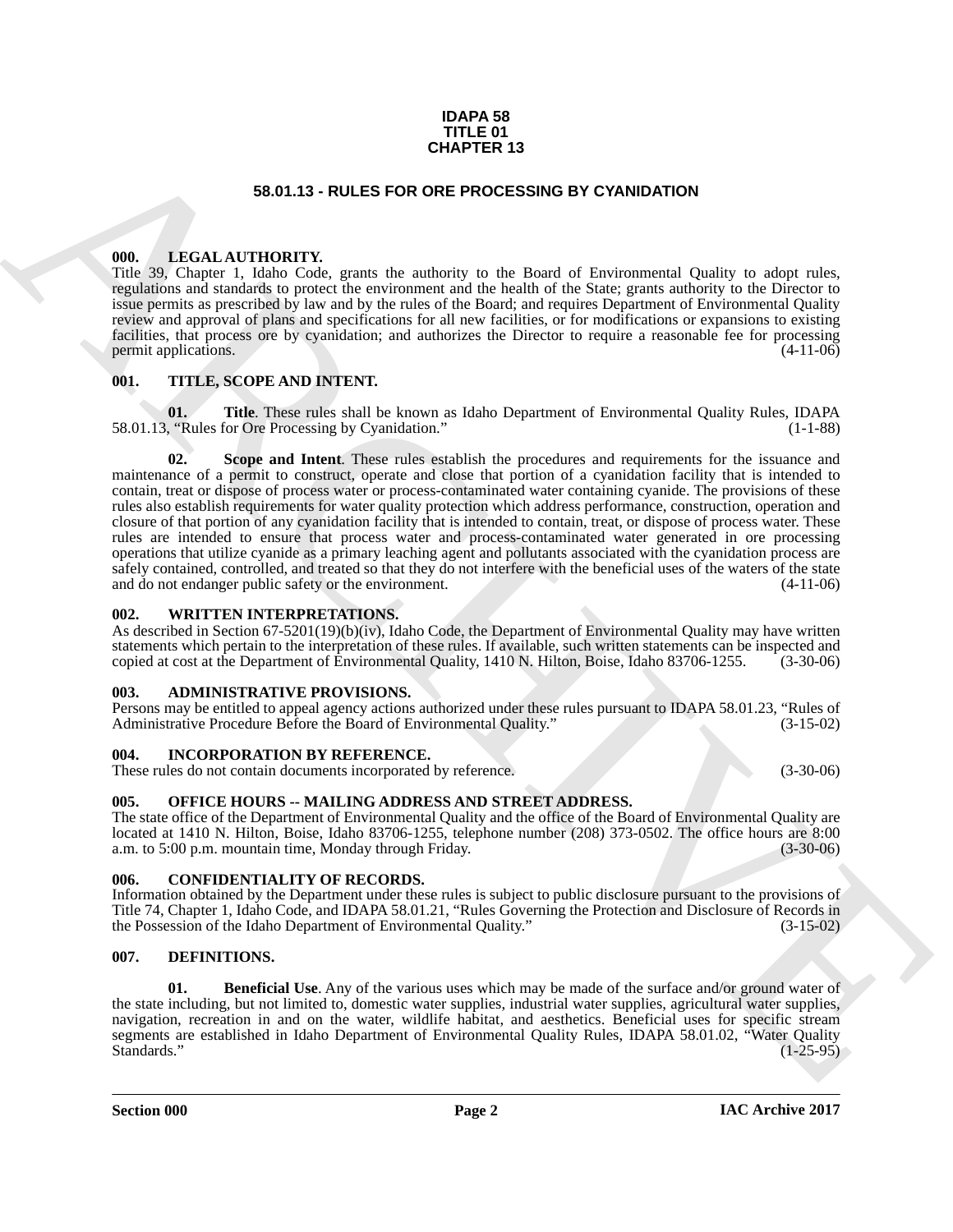<span id="page-2-0"></span>**02. Best Management Practices (BMPs)**. Practices, techniques or measures developed, or identified, by the designated agency or identified in the state water quality management plan, as described in IDAPA 58.01.02, "Water Quality Standards," which are determined to be a cost-effective and practicable means of preventing or reducing pollutants generated from nonpoint sources to a level compatible with water quality goals. (3-30-06)

<span id="page-2-1"></span>**03.** Cyanidation. The method of extracting target precious metals from ores by treatment with a solution, which is the primary leaching agent for extraction. (4-11-06) cyanide solution, which is the primary leaching agent for extraction.

**04. Cyanidation Facility**. That portion of a new ore processing facility, or a material modification or a material expansion of that portion of an existing ore processing facility, that utilizes cyanidation and is intended to contain, treat, or dispose of cyanide containing materials including spent ore, tailings and process water. (4-11-06)

<span id="page-2-3"></span><span id="page-2-2"></span>**05. Department**. The Idaho Department of Environmental Quality. (1-1-88)

<span id="page-2-6"></span><span id="page-2-5"></span><span id="page-2-4"></span>**06. Director**. The Director of the Department of Environmental Quality or his designee. (12-31-91)

**07. Discharge**. When used without qualification, any spilling, leaking, emitting, escaping, leaching, or of a pollutant into the waters of the state. (4-11-06) disposing of a pollutant into the waters of the state.

**08.** Groundwater. Any water of the state which occurs beneath the surface of the earth in a saturated al formation of rock or soil. (4-11-06) geological formation of rock or soil.

<span id="page-2-7"></span>**09.** Impoundment. For the purpose of these rules an impoundment means a structure such as a pond, tank, or vat that collects and confines liquids or slurries. (7-1-97) reservoir, tank, or vat that collects and confines liquids or slurries.

<span id="page-2-8"></span>**10. Land Application**. A process or activity involving application of process water, wastewater, surface water, or semi-liquid material to the land for the purpose of disposal, pollutant removal, or groundwater recharge. (3-30-06) recharge. (3-30-06)

**11.** Liner. A continuous layer of natural or man-made materials beneath and, if applicable, on the sides ace impoundment or leach pad which restricts the downward and lateral movement of liquids. (3-30-06) of a surface impoundment or leach pad which restricts the downward and lateral movement of liquids.

### <span id="page-2-10"></span><span id="page-2-9"></span>**12. Material Modification or Material Expansion**. (4-11-06)

**a.** The addition of a new beneficiation process, or a significant change in the capacity of an existing beneficiation process, which was not identified in the original application and that significantly increases the potential to degrade the waters of the state. Such process could include, but is not limited to, heap leaching and process components for milling; or (3-30-06) process components for milling; or (3-30-06)

**b.** A significant change in the location of a proposed process component or site condition which was uately described in the original application: or not adequately described in the original application; or

A change in the beneficiation process that alters the characteristics of the waste stream in a way that asses the potential to degrade the waters of the state. (4-11-06) significantly increases the potential to degrade the waters of the state.

<span id="page-2-11"></span>**d.** For a cyanidation facility with an existing permit that did not actively add cyanide after January 1, 2005, reclamation and closure related activities shall not be considered to be material modifications or material expansions of the cyanidation facility. (3-30-06)

**Department of Environmental Castles. Prophetical Castles and Castles and Castles and Castles and Castles and Castles and Castles and Castles and Castles and Castles and Castles and Castles and Castles and Castles and C 13. Material Stabilization**. Managing or treating spent ore, tailings or other solids and/or sludges resulting from the cyanidation process to minimize waters or all other applied solutions from migrating through the material and transporting pollutants associated with the cyanidation facility to ensure that all discharges comply with all applicable standards and criteria. (3-30-06)

<span id="page-2-12"></span>**14. National Pollution Discharge Elimination System (NPDES) Permit**. A permit issued by the U.S. nental Protection Agency for the purpose of regulating discharges into surface waters. (3-30-06) Environmental Protection Agency for the purpose of regulating discharges into surface waters.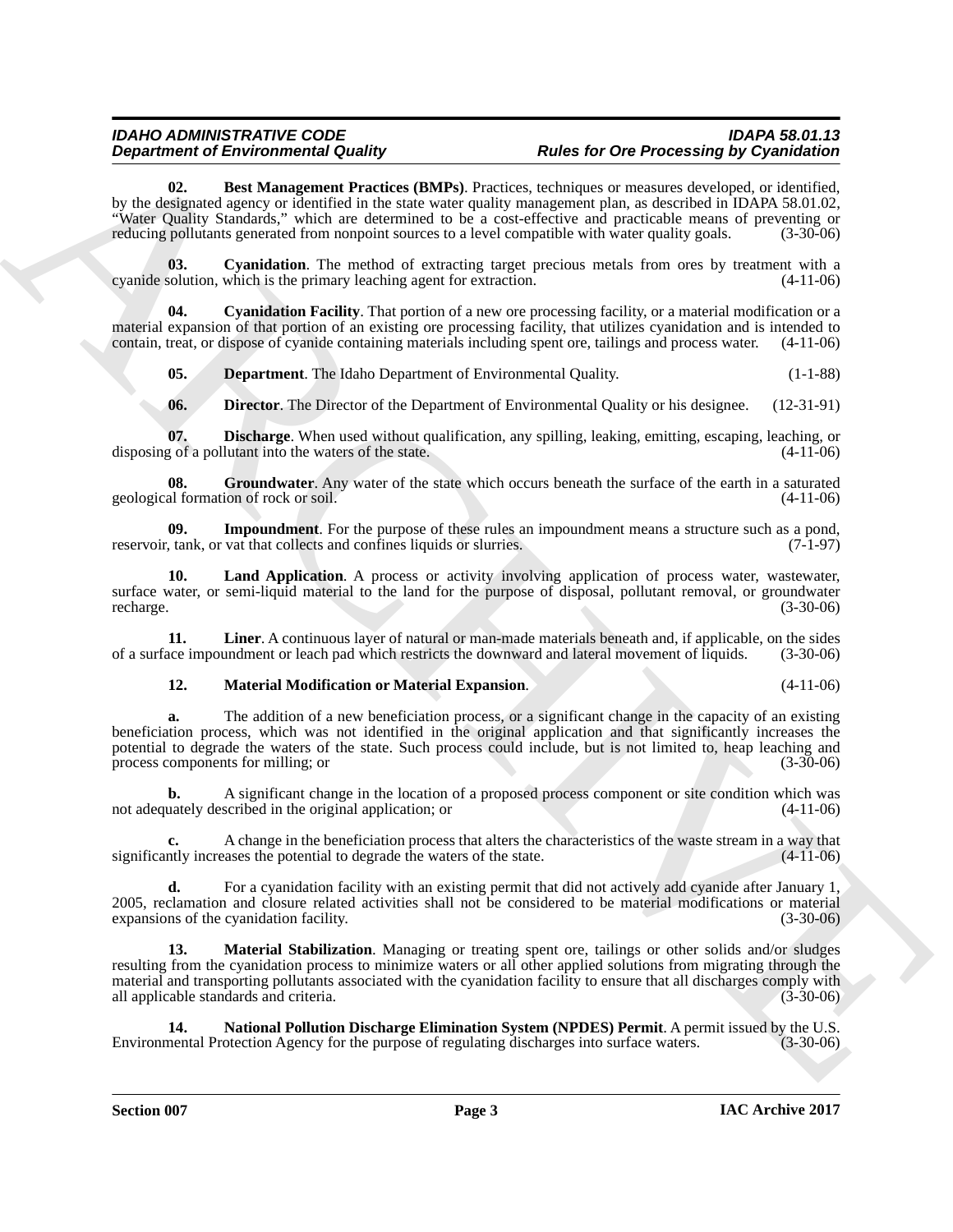<span id="page-3-0"></span>**15. Neutralization**. Treatment of process waters such that discharge or final disposal of those waters or shall not, violate any applicable standards and criteria. (4-11-06) does not, or shall not, violate any applicable standards and criteria.

<span id="page-3-2"></span><span id="page-3-1"></span>**16. Permanent Closure**. Those activities which result in neutralization, material stabilization and decontamination of cyanidation facilities and/or the facilities' final reclamation. (3-30-06)

**Department of Environmental Costary and the for One Processing by Cyannelisines<br>
Archives the cyanometric school of the state of One Processing by Cyannelisine<br>
Archives and Costar School of the School of the School of t 17. Permanent Closure Plan**. A description of the procedures, methods, and schedule that will be implemented to meet the intent and purpose of Section 39-118A, Idaho Code, and Chapter 15, Title 47, Idaho Code, in treating and disposing of cyanide-containing materials including spent ore, tailings, and process water and in controlling and monitoring discharges and potential discharges for a reasonable period of time based on site-specific conditions.  $(4-11-06)$ 

<span id="page-3-3"></span>**18. Permit**. When used without qualification, any written authorization by the Director, issued pursuant to the application, public participation and appeal procedures in these rules, governing location, operation and maintenance, monitoring, seasonal and permanent closure, discharge response, and design and construction of a new cyanidation facility or a material expansion or material modification to a cyanidation facility. (4-11-06)

<span id="page-3-4"></span>**19. Permittee**. The person in whose name a permit is issued and who is to be the principal party responsible for compliance with these rules and the conditions of a permit. (7-1-97)

**20. Person**. An individual, corporation, partnership, association, state, municipality, commission, federal agency, special district or interstate body.

<span id="page-3-6"></span><span id="page-3-5"></span>

| 21. | <b>Pilot Facility.</b> | $(7-1-97)$ |  |
|-----|------------------------|------------|--|
|-----|------------------------|------------|--|

**a.** A test cyanidation facility that is constructed primarily to obtain data on the effectiveness of the tion process to determine: (3-30-06) beneficiation process to determine:

i. The feasibility of metals recovery from an ore; or (7-1-97)

<span id="page-3-7"></span>ii. The optimum operating conditions for a predetermined process to extract values from an ore. (7-1-97)

**b.** A pilot or test facility operates for one (1) year for a single test or two (2) years for multiple tests, during which time no more than ten thousand (10,000) tons of ore are evaluated for the testing process(es), unless the applicant can demonstrate that a greater amount is necessary for a specific purpose in the testing process. (3-30-06)

**22.** Pollutant. Chemicals, chemical waste, process water, biological materials, radioactive materials, or other materials which, when discharged, cause or contribute adverse effects to any beneficial use, or for any other reason, may impact the surface or ground waters of the state.

<span id="page-3-8"></span>**23. Post-Closure**. The period of time after completion of permanent closure when the permittee is monitoring the effectiveness of the closure activities. Post-closure shall last a minimum of twelve (12) months but may extend until the cyanidation facility is shown to be in compliance with the stated permanent closure objectives and requirements of Chapter 15, Title 47, Idaho Code, and these rules. (3-30-06) and requirements of Chapter 15, Title 47, Idaho Code, and these rules.

**24. Process Waters**. Any liquids which are intentionally or unintentionally introduced into any portion of the cyanidation process. These liquids may contain cyanide or other minerals, meteoric water, ground or surface water, elements and compounds added to the process solutions for leaching or the general beneficiation of ore, or hazardous materials that result from the combination of these materials. (4-11-06) hazardous materials that result from the combination of these materials.

<span id="page-3-11"></span><span id="page-3-10"></span><span id="page-3-9"></span>**25. Seasonal Closure**. Annual cessation of operations that is due to weather. (1-1-88)

**26. Small Cyanidation Processing Facility**. A cyanidation facility which chemically processes less than thirty-six thousand five hundred (36,500) tons of ore per year and no more than one hundred twenty thousand  $(120,000)$  tons of ore for the life of the project at any one  $(1)$  permitted cyanidation facility. No person or applicant may concurrently hold more than one (1) small cyanidation processing facility permit, if the facilities are located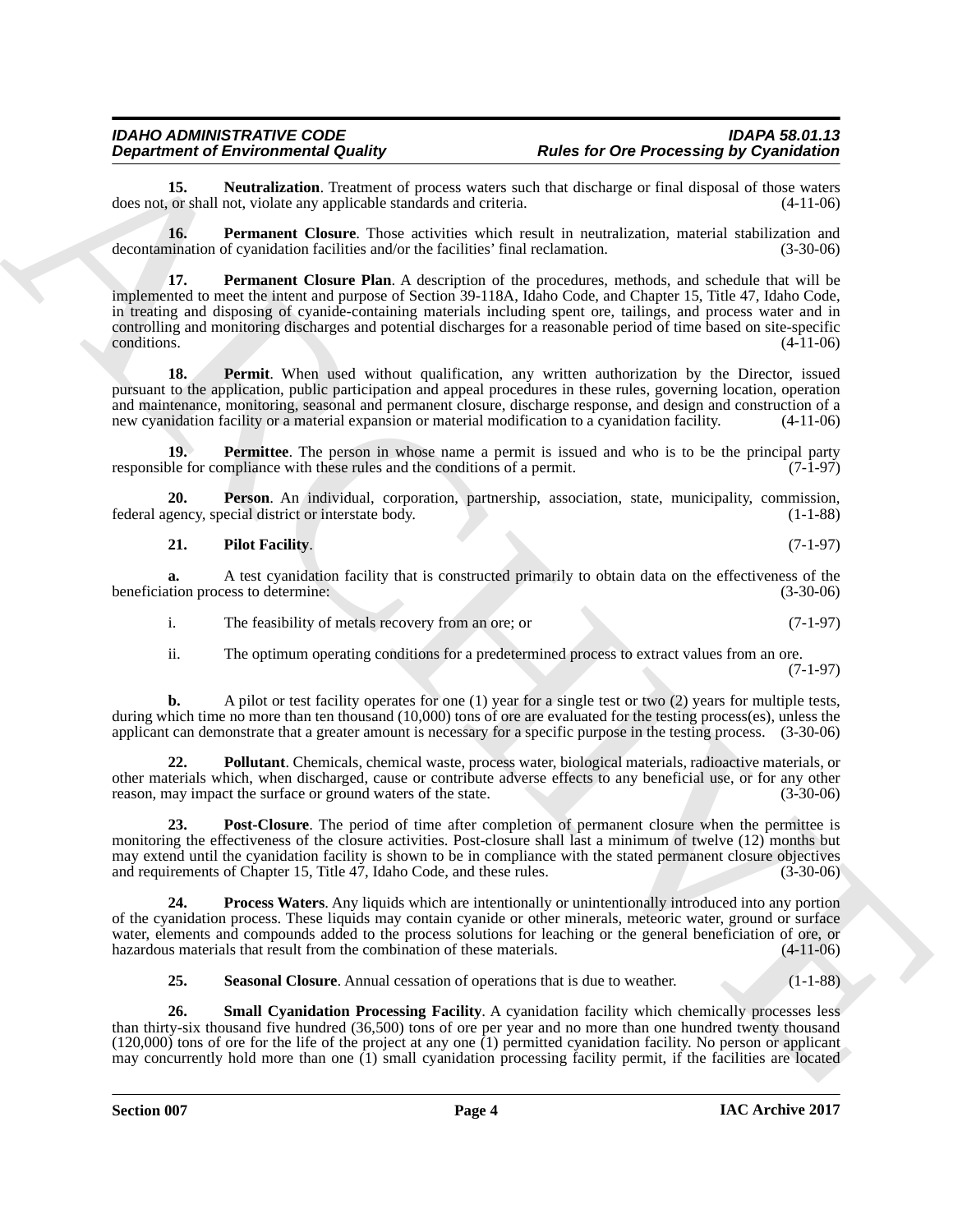within ten (10) miles of each other. (3-30-06)

**27. Special Resource Water**. Those waters of the state which are recognized as needing intensive protection: (1-1-88) protection: (1-1-88)

<span id="page-4-6"></span>**a.** To preserve outstanding or unique characteristics; or  $(1-1-88)$ 

**b.** To maintain current beneficial use (refer to Idaho Department of Environmental Quality Rules, IDAPA 58.01.02, "Water Quality Standards," for a complete description; special resource waters for specific stream segments are established in Idaho Department of Environmental Quality Rules, IDAPA 58.01.02, "Water Quality Standards").  $(1-25-95)$ 

<span id="page-4-9"></span><span id="page-4-8"></span><span id="page-4-7"></span>**28.** State. The state of Idaho. (12-31-91)

**29. Temporary Closure**. Any cessation of operations exceeding thirty (30) days, other than seasonal nent. (1-1-88) or permanent.

**30. Treatment**. Any method, technique or process, including neutralization, designed to change the physical, chemical, or biological character or composition of a waste for the purpose of disposal. (1-1-88)

<span id="page-4-10"></span>**31. Water Balance**. An inventory and accounting process, capable of being reconciled, that integrates all potential sources of water that are entrained in the cyanidation facility or may enter into or exit from the cyanidation facility. The inventory must include the water holding capacity of specific structures within the facility that contain process water. The water balance is used to ensure that all process water and other pollutants can be contained as engineered and designed within a factor of safety as determined in the permanent closure plan.

(3-30-06)

<span id="page-4-11"></span>**32. Water Management Plan**. A document that describes the results of the water balance and the methods that will be used to ensure that pollutants are not discharged from a cyanidation facility into waters of the state unless permitted or otherwise approved by the Department. (4-11-06)

<span id="page-4-12"></span>**33. Waters of the State**. All the accumulations of water, surface and underground, natural and artificial, public or private, or parts thereof which are wholly or partially within, which flow through or border upon the state. These waters shall not include municipal or industrial wastewater treatment or storage structures or private reservoirs, the operation of which has no effect on waters of the state.  $(4-11-06)$ reservoirs, the operation of which has no effect on waters of the state.

<span id="page-4-13"></span>**34. Weak Acid Dissociable (WAD) Cyanide**. The cyanide concentration as determined by Method C, Weak Acid Dissociable Cyanide, D2036 of American Society of Testing Materials Book of Standards, "Standard Methods for the Examination of Water and Wastewater," Method 4500-CN- I, or other methods accepted by the scientific community and deemed appropriate by the Department. (4-11-06) scientific community and deemed appropriate by the Department.

### <span id="page-4-0"></span>**008. -- 009. (RESERVED)**

# <span id="page-4-4"></span><span id="page-4-1"></span>**010. APPLICABILITY TO FACILITIES WITH EXISTING PERMITS.**

**Department of Environmental Guality Rules for One Processing by Cyannelistics contains the control of the state of the state of the state of the state of the state of the state of the state of the state of the state of t** A cyanidation facility with an existing permit approved by the Department prior to July 1, 2005 shall be subject to the applicable laws and rules for ore processing by cyanidation in effect on June 30, 2005. Material modifications or material expansions of such facilities are subject to Section 39-118A, Idaho Code. The rules for ore processing by cyanidation in effect on June 30, 2005 can be obtained by contacting the Department of Environmental Quality,<br>Hearing Coordinator, 1410 N. Hilton, Boise, ID 83706-1255, (208)373-0502, www.deq.idaho.gov. (4-11-06) Hearing Coordinator, 1410 N. Hilton, Boise, ID 83706-1255,  $(208)373-0502$ , www.deq.idaho.gov.

### <span id="page-4-2"></span>**011. -- 049. (RESERVED)**

### <span id="page-4-3"></span>**050. CONCEPTUAL DESIGN APPROVAL.**

<span id="page-4-5"></span>**01. Information Required for Conceptual Design Approval**. Submittal of a Conceptual Design Report is not mandatory. The Director may, if requested, give initial approval of the basic operation, design concepts, and environmental safeguards proposed based on the information included in a Conceptual Design Report. Approval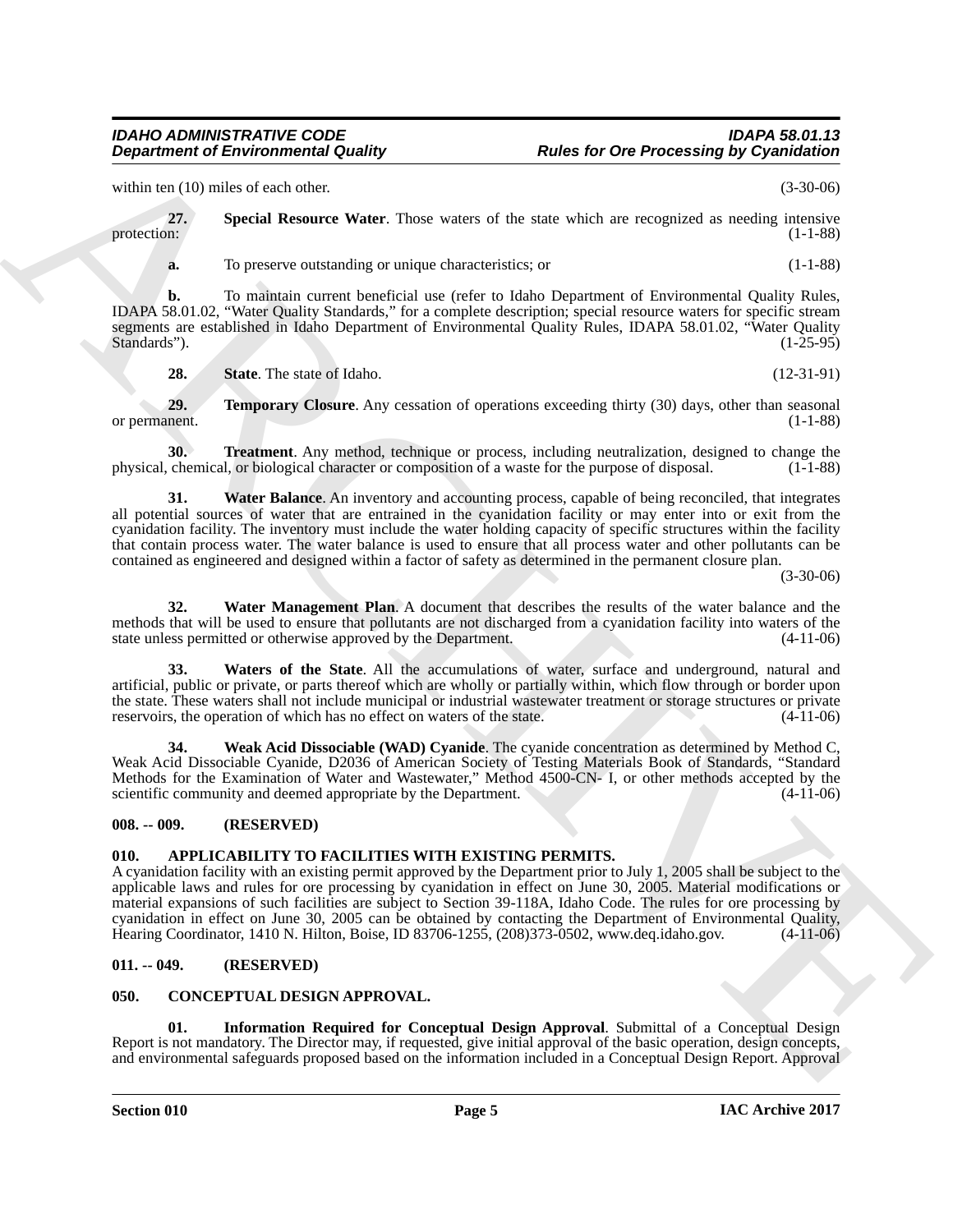of the Conceptual Design Report shall not authorize the construction, modification or operation of the cyanidation facility. It is recommended that the Conceptual Design Report address the contents for a permit application as listed in Subsection 100.03.

<span id="page-5-3"></span><span id="page-5-2"></span>**02. Notice of Conceptual Design Approval or Disapproval**. The Director shall notify the applicant in writing of the decision for conceptual approval or disapproval within a period of thirty (30) days from receiving all information as required under Subsection 050.01. The time required to review and approve, if appropriate, a conceptual design shall be considered separate from and shall not be included as part of the one hundred eighty (180) day time period for processing the formal application and issuance of a Director's determination pursuant to these  $r = (4-11-06)$ 

**Dependent of Environmental Country of Relative Country in the Country of Relative Country (September)**<br>
A the Country and Dependent of the Country of Relative Country of the Country of Country of Country of Country of Co **03. Preapplication Conference**. Prospective applicants are encouraged to meet with agents of the Department at least one (1) year in advance of the application submittal to discuss environmental baseline data requirements; waste characterization requirements; siting requirements for surface and ground water monitoring stations, mills, tailing impoundments, waste disposal sites and land application sites; monitoring well construction requirements; operation and maintenance plans; emergency and spill response plans; quality control/quality assurance plans for water quality sampling and analyses; required contents for permit applications; application procedures and schedules; public review and comment periods; public meetings; and agency cyanidation facility visits. The preapplication conference may trigger a period of collaborative effort between the applicant, the Idaho Department of Environmental Quality, and the Idaho Department of Lands in development of checklists to be used by the agencies in reviewing an application for completeness, accuracy and protectiveness. (3-30-06)

# <span id="page-5-0"></span>**051. -- 099. (RESERVED)**

# <span id="page-5-4"></span><span id="page-5-1"></span>**100. PERMIT AND PERMIT APPLICATION.**

<span id="page-5-7"></span>**01. Permit Required**. No person shall construct a new cyanidation facility prior to obtaining a permit from the Director. No person shall materially expand or materially modify a cyanidation facility prior to obtaining a modified permit for such expansion or modification pursuant to Section 750. (3-30-06) (3-30-06)

**02. Permit Application**. The owner or proposed operator of a cyanidation facility or the owner's or <br>
(3-30-06) (3-30-06) operator's authorized representative shall:

<span id="page-5-6"></span><span id="page-5-5"></span>**a.** Make application to the Director in writing and in a manner or form prescribed herein; and

(4-11-06)

**b.** Provide five (5) paper copies of the application to the Director, unless otherwise agreed to by the ent and the applicant. (4-11-06) Department and the applicant.

**03. Contents of Application**. A permit application and its contents shall be used to determine if an applicant can locate, construct, operate, maintain, close and monitor the proposed cyanidation facility in conformance with these and other applicable rules including, but not limited to, Idaho Department of Environmental Quality Rules, IDAPA 58.01.02, "Water Quality Standards"; IDAPA 58.01.08, "Idaho Rules for Public Drinking Water Systems"; IDAPA 58.01.05, "Rules and Standards for Hazardous Waste"; IDAPA 58.01.06, "Solid Waste Management Rules"; and IDAPA 58.01.11, "Ground Water Quality Rule." Information required shall include the following, in sufficient detail to allow the Director to make necessary application review decisions concerning design concepts and protection of human health and the environment: (3-30-06) (3-30-06)

| а. | Name, location, and mailing address of the cyanidation facility. | $(4-11-06)$ |
|----|------------------------------------------------------------------|-------------|
|----|------------------------------------------------------------------|-------------|

- **b.** Name, mailing address, and phone number of the applicant, and a registered agent. (1-1-88)
- **c.** Land ownership status of the cyanidation facility (federal, state, private or public). (4-11-06)
- **d.** Name, mailing address, and phone number of the applicant's construction and operations manager.  $(3-30-06)$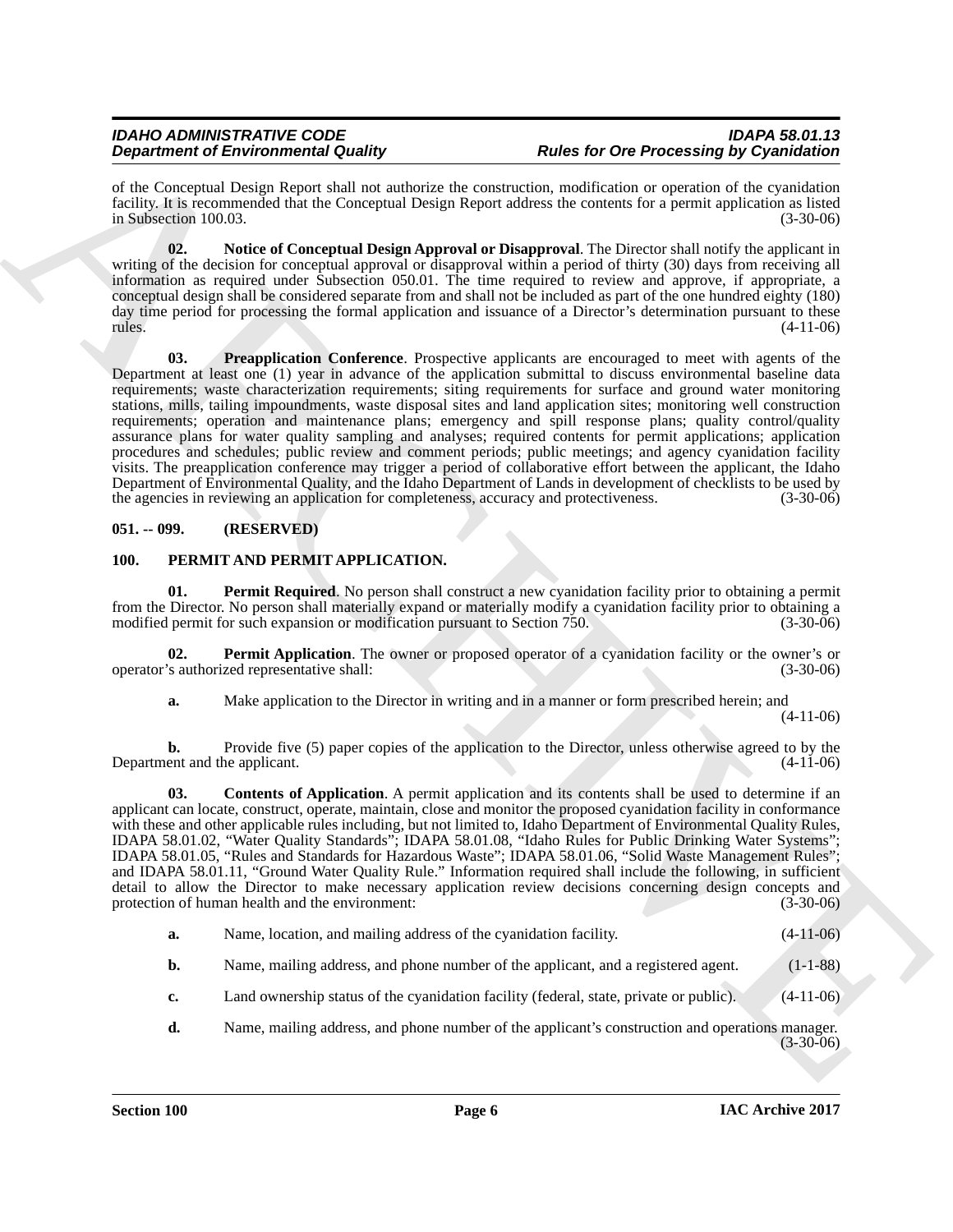# *IDAHO ADMINISTRATIVE CODE IDAPA 58.01.13 Rules for Ore Processing by Cyanidation*

**e.** The legal structure (corporation, partnership, etc.) and residence of the applicant. (1-1-88)

**f.** The legal description, to the quarter-quarter section, of the location of the proposed cyanidation facility. (3-30-06)

**g.** Evidence the applicant is authorized by the Secretary of State to conduct business in the State of Idaho. (3-30-06)

**h.** A general description of the operational plans for the cyanidation facility from construction through permanent closure. This description shall include any proposed phases for construction, operations, and permanent closure. (3-30-06)

**i.** The design maximum daily throughput of ore through the cyanidation facility and the total volume of material to be processed during the life of the operation. (3-30-06) projected volume of material to be processed during the life of the operation.

**j.** Cyanidation facility layouts including water management systems designed to segregate storm water from process water.

**k.** A geotechnical evaluation of all process water and process chemical containment systems within the proposed cyanidation facility.

**l.** A preconstruction topographic site map or aerial photos extending at least one (1) mile beyond the outer limits of the cyanidation facility, identifying and showing the location and extent of the following features:

(3-30-06)

i. All wells, perennial and intermittent springs, adit discharges, wetlands, surface waters and indiches that may be affected by the cyanidation facility; (3-30-06) irrigation ditches that may be affected by the cyanidation facility;

ii. All process water supply source(s); (1-1-88)

iii. All public and private drinking water supply source(s) within at least one (1) mile of the ion facility; (4-11-06) cyanidation facility;

iv. Identified floodplain areas (shown on USGS sectional Quadrangle maps); (3-30-06)

v. All service roads and public roads; (1-1-88)

vi. All buildings and structures within a half  $(1/2)$  mile of the cyanidation facility;  $(4-11-06)$ 

vii. All special resource waters within one (1) mile of the cyanidation facility; (4-11-06)

viii. All Clean Water Act Section 303(d) listed streams, and their listed impairments, within ten (10) miles of the site boundary that may be affected by the cyanidation facility. (3-30-06)

**m.** To the extent such information is available, a description and location of underground mine workings and adits and a description of the structural geology that may influence ground water flow and direction. (3-30-06)

**Department of Environmental Country. Rules for One Processing by Cyannelistins**<br> **A.** This legal society expection, particularly, with exact and the symptoms of the symptoms of the symptoms of the symptoms of the sympt **n.** A description of the proposed land application site. The description shall include a potentiometric map, surface and subsurface soil characteristics, geology, hydrogeology and ground water quality. The description of these characteristics must be sufficient to determine anticipated impacts to the affected soils, associated vadose zone as well as anticipated changes in geochemistry that may affect surface and ground water quality. (3-30-06)

**o.** Siting diagram for land application sites, monitoring wells, lysimeters, surface or ground water e sites, or surface water monitoring locations. (3-30-06) discharge sites, or surface water monitoring locations.

**p.** A description of measures to protect wildlife that may be affected by the facility. (3-30-06)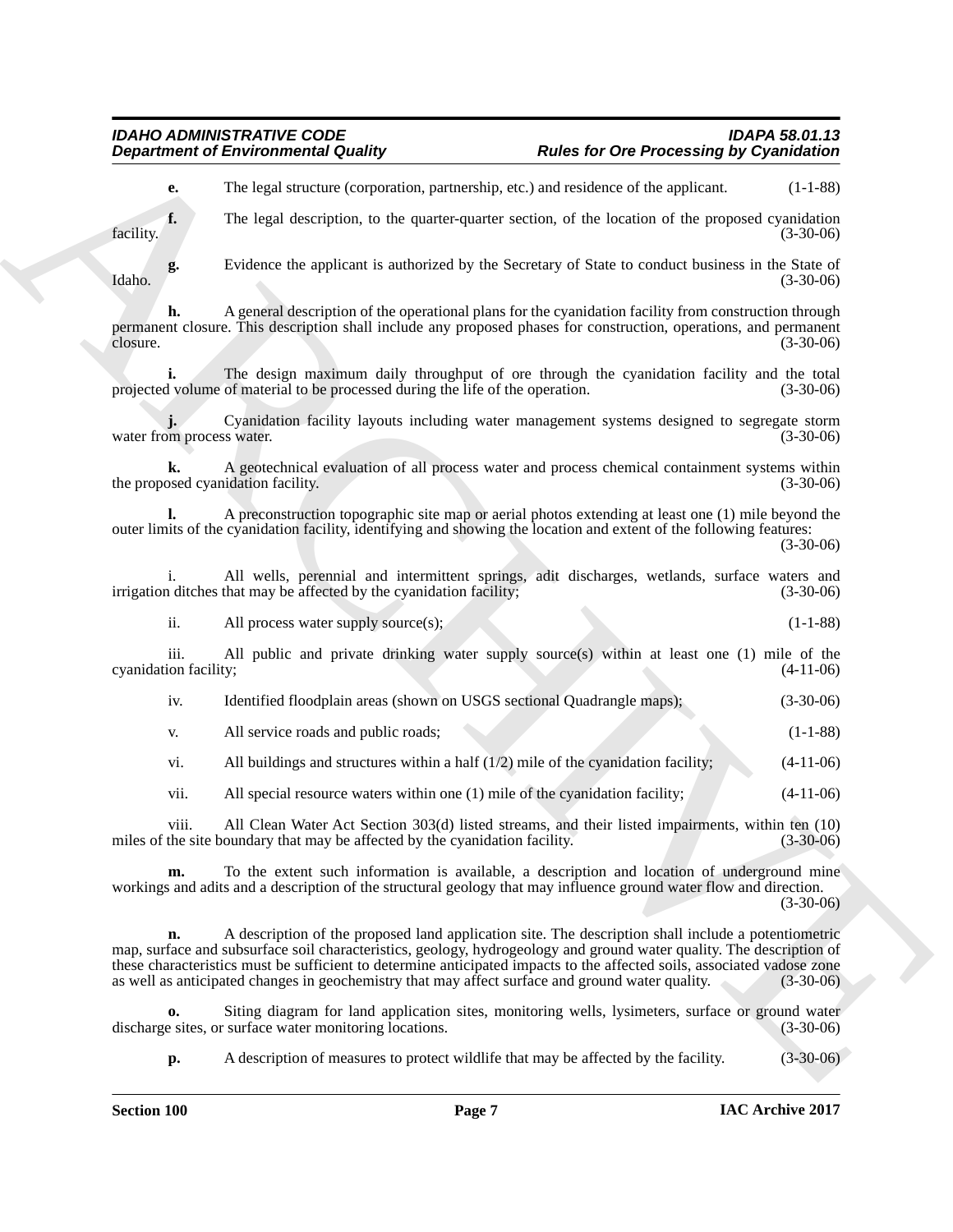**q.** Proposed post-construction topographic maps. (3-30-06)

**Department of Environmental Guality Rules for Ore Processing By Cyanolation<br>
Consider the Cyanolation Consider the Cyanolation Consider the Cyanolation Consider the Cyanolation Consider the Cyanolation Consider the Cyano r.** Engineering Plans and Specifications. Engineering plans and specifications for all portions of the cyanidation facility intended to contain, treat, convey or dispose of all process water and pollutants must be submitted to the Department for review and approval. Prior to construction, all cyanidation facility engineering plans and specifications must be stamped by a professional engineer registered in the state of Idaho. These plans and specifications shall include: (3-30-06)

i. The water balance, ore flow and processing calculations demonstrating the logic behind sizing of facilities. (3-30-06) facilities. (3-30-06)

ii. The general ore processing overview analyses of chemical compatibility of containment materials with process chemicals and wastes, including a chemical mass balance at inputs and outputs from the cyanidation facility. (3-30-06)

iii. Geotechnical data and analyses demonstrating the logic for plans and specifications of foundation materials and placement.

| 1V. | Requirements for site preparation. |  |  | $(3-30-06)$ |
|-----|------------------------------------|--|--|-------------|
|-----|------------------------------------|--|--|-------------|

v. Pumping and dewatering requirements. (3-30-06)

vi. Procedures for materials selection and placement for backfilling foundation areas. (3-30-06)

vii. Criteria for ensuring slope stabilization of embankments for pads, ponds and tailings impoundment. (3-30-06)

viii. Procedures to classify and modify, if necessary, excavated fill, bedding and cover materials for buildings, pads, ponds, and tailings impoundments. (3-30-06) (3-30-06)

ix. Plumbing schematics and component specifications. (3-30-06)

x. Manufacturers' specifications and warranties for all materials that will or may come in contact with process waters.

xi. Plan views and cross-section drawings of leach pad, permanent heaps, vats, process water storage ponds, tailing ponds and spent ore disposal areas. (3-30-06)

xii. Leak detection and collection system plans and specifications including, but not limited to, schematics and narratives describing liner and geotextile material specifications, sumping capacity and layout, location of monitoring port(s), monitoring port components, construction operation and maintenance procedures for monitoring ports and pumping systems, including backup system, triggers for primary and secondary containment repairs, replacement or other contingency mitigation, frequency of monitoring, and monitoring parameters. (3-30-06)

xiii. Provisions to protect primary and secondary containment systems from heavy equipment, fires, earthquakes and other natural phenomena. (3-30-06)

xiv. Quality control and quality assurance procedures. (3-30-06)

xv. The identity and qualifications of person(s) directly responsible for supervising construction and providing project quality control and quality assurance. (3-30-06)

**s.** Operation and maintenance plans that includes: (3-30-06)

i. Maintenance plans, including routine service procedures for primary and secondary containment systems, process chemical storage, and disposal of contaminated water or soils, including petroleum-contaminated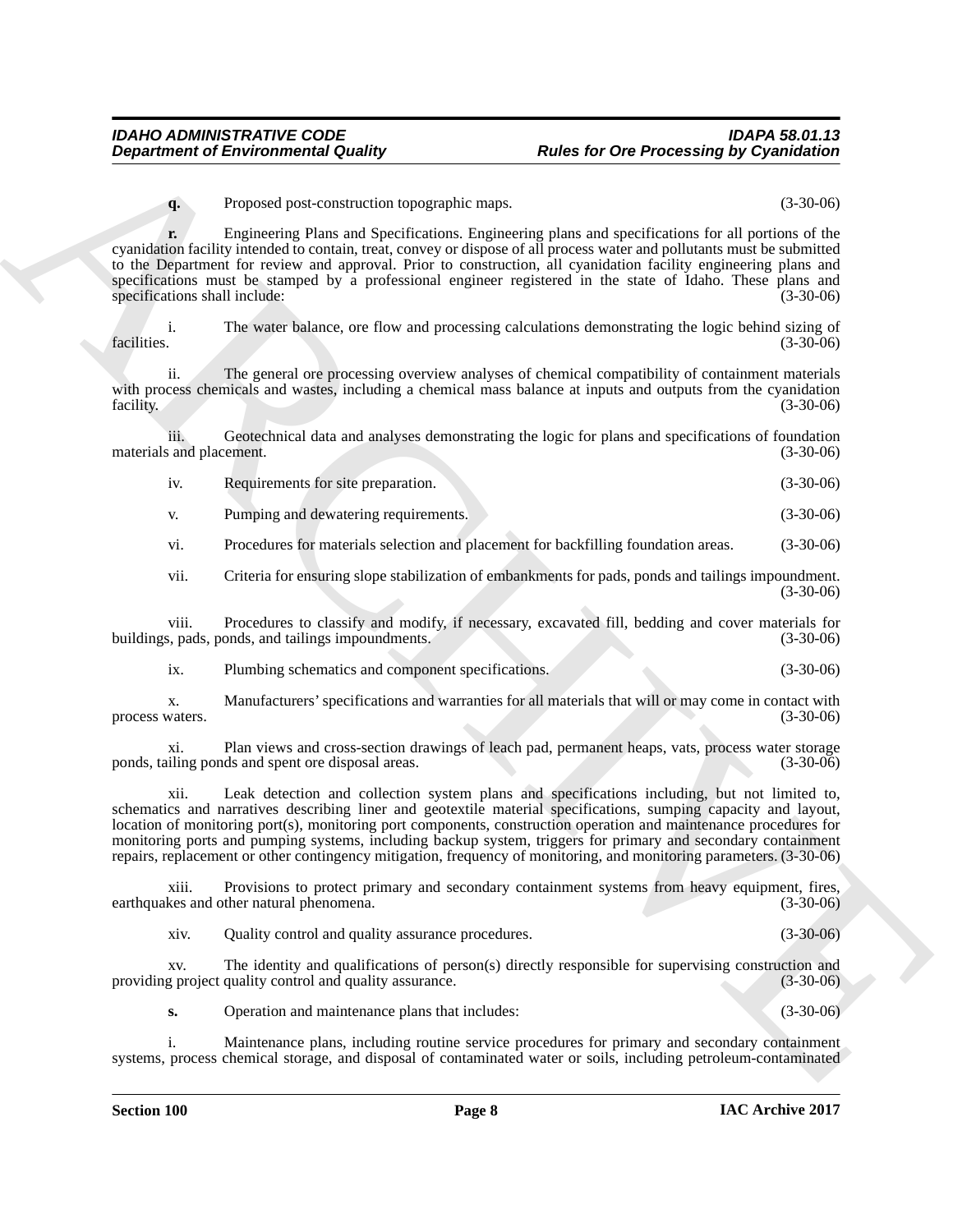soils. (3-30-06)

**Department of Environmental Guality (a)**<br>
Solution of the state of the state of the base of the state of the control of the state of the state of the state of the state of the state of the state of the state of the state ii. A water management plan that provides for handling and containment of process water including the methods to manage and/or treat all process water and pollutants, and run-off or run-on water, emergency releases, and excess water due to flood, rain, snowmelt, or other similar events. The plan shall include the basis for impoundment volumes and estimations of the need for and operation of a land application site, injection wells, infiltration galleries or leach fields, or the need for an NPDES permit. The plan shall be updated on a regular basis to reflect the reconciliation of the water balance changes in the project through construction, operation, maintenance, and permanent closure, including modifications to the cyanidation facility. (3-30-06)

iii. A proposed water quality monitoring plan that meets the requirements of Subsection 200.08. (3-30-06)

iv. An emergency and spill response plan that describes procedures and methods to be implemented for the abatement and clean up of any pollutant that may be discharged from the cyanidation facility during use, handling or disposal of processing chemicals, petrochemicals and/or fuels, and any other deleterious materials.

(3-30-06)

A seasonal/temporary closure plan, if applicable, that describes the procedures, methods, and schedule to be implemented for the treatment and disposal of process water and pollutants, the control of drainage from the cyanidation facility during the period of closure, the control of drainage from the surrounding area, and the secure storage of process chemicals. (3-30-06) secure storage of process chemicals.

**t.** Permanent Closure Plan. The permanent closure plan may be the same as the plan submitted to the Idaho Department of Lands pursuant to the Idaho Surface Mining Act, Chapter 15, Title 47, Idaho Code. The permanent closure plan shall:

i. Identify the current owner of the cyanidation facility and the party responsible for the permanent closure and the long-term care and maintenance of the cyanidation facility. (3-30-06)

ii. Include a time line showing the schedule to complete permanent closure activities, including neutralization of process waters and material stabilization, and the time period for which the permittee shall be responsible for post-closure activities. (3-30-06)

iii. Provide the objectives, methods and procedures, that will achieve neutralization of process waters and material stabilization during the closure period and through post-closure.

iv. Provide a water management plan from the time the cyanidation facility is in permanent closure through the defined post-closure period. (4-11-06)

Include the schematic drawings for all BMPs that will be used during the closure period, through the defined post-closure period, a description of how the BMPs support the water management plan, and an explanation of the water conveyance systems that are planned for the cyanidation facility. (4-11-06)

vi. Provide proposed post-construction topographic maps and scaled cross-sections showing the configuration of the final heap or tailing facility, including final cap and cover designs and the plan for long-term operation and maintenance of the cap. Caps and covers used as source control measures for cyanidation facilities must be designed to minimize the interaction of meteoric waters, surface waters, and ground waters with wastes containing pollutants that are likely to be mobilized and discharged to waters of the state. Prior to issuance of a final permit, engineering plans and specifications for caps and covers must be signed and stamped by a professional engineer registered in the state of Idaho. (3-30-06) engineer registered in the state of Idaho.

vii. Include monitoring plans for surface and ground water during closure and post-closure periods adequate to demonstrate water quality trends and to ensure compliance with the stated permanent closure objectives and requirements of these rules. (4-11-06) and requirements of these rules.

viii. Provide an assessment of the potential impacts to soils and vegetation for all areas to be used for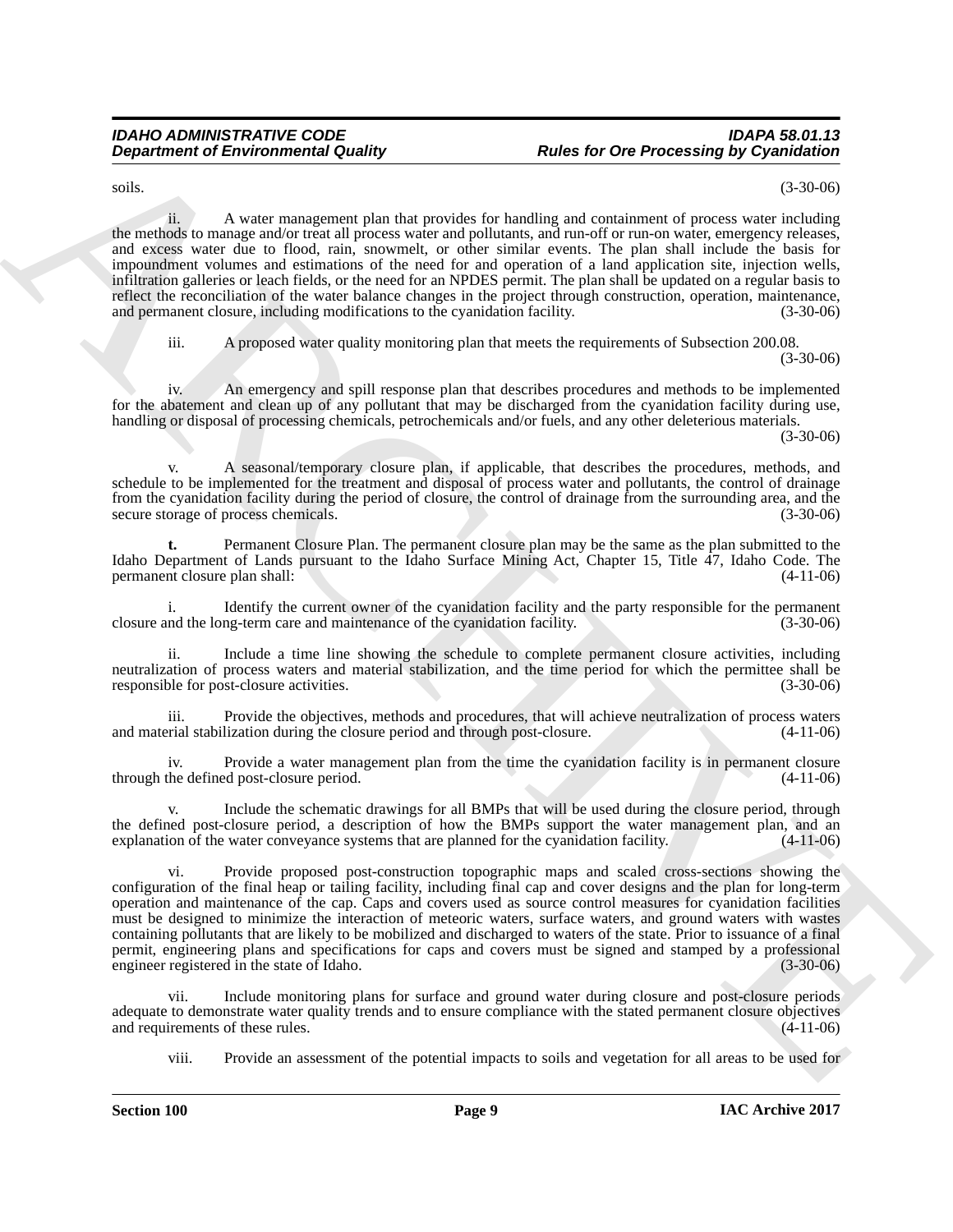### *IDAHO ADMINISTRATIVE CODE IDAPA 58.01.13 Rules for Ore Processing by Cyanidation*

land application and provide a mitigation plan as appropriate. (4-11-06)

ix. Provide information on how the permittee will comply with the Resource Conservation and Recovery Act, 42 U.S.C. Sections 6901 et seq.; the Idaho Hazardous Waste Management Act, Chapter 44, Title 39, Idaho Code; the Idaho Solid Waste Management Act, Chapter 74, Title 39, Idaho Code; and appropriate state rules, during operation and permanent closure. (3-30-06) (3-30-06)

x. Provide sufficient detail to allow the permittee to prepare an estimate of the reasonable cost for the daho to hire a third party to implement the closure plan. (3-30-06) state of Idaho to hire a third party to implement the closure plan.

<span id="page-9-2"></span>**u.** The application shall be accompanied by a fee pursuant to Subsection 100.05. (3-30-06)

**Department of Environmental Guality ...** Rules for One Processing By Cyannelisines<br>
had spin-oriental mail spin-oriental mail spin-oriental mail spin-oriental mail spin-oriental mail spin-oriental mail spin-oriental mail **04. Application for a Small Cyanidation Processing Facility and Pilot Facility**. The owner or proposed operator of a small cyanidation processing facility or the owner's or operator's authorized representative shall make application to the Director in writing of the intent to operate a small cyanidation processing facility or a pilot facility. The application shall include an explanation as to why the proposed small cyanidation processing facility qualifies as a small cyanidation processing facility or a pilot facility. The application must provide the information, plans and specifications identified in Subsection 100.03. information, plans and specifications identified in Subsection 100.03.

<span id="page-9-4"></span>

| 05. | <b>Permit Application Fees.</b> |  | $(3-30-06)$ |
|-----|---------------------------------|--|-------------|
|-----|---------------------------------|--|-------------|

| a. |  | The application shall be accompanied by a fee as described below: | $(3-30-06)$ |
|----|--|-------------------------------------------------------------------|-------------|
|----|--|-------------------------------------------------------------------|-------------|

i. Five thousand dollars (\$5,000) for a pilot facility; (3-30-06)

ii. Ten thousand dollars (\$10,000) for a small cyanidation processing facility; (3-30-06)

iii. Twenty thousand dollars (\$20,000) for a cyanidation facility that is neither a pilot facility nor a small cyanidation processing facility; or (3-30-06)

iv. In lieu of paying a fee at the time the application is submitted, an applicant may enter into an agreement with the Department for actual costs incurred to process an application and issue a final permit. The applicant shall not commence operations at the cyanidation facility until the terms of the agreement have been met, including that the Department has been reimbursed for all actual costs incurred for the permitting process. (3-30-06)

b. Completeness of an application is contingent upon one (1) of the following: (3-30-06)

i. Submission of the applicable fees as described in Subsections 100.05.a.i. through 100.05.a.iii.; or (3-30-06)

<span id="page-9-3"></span>ii. The applicant enters into an agreement with the Department as described in Subsection 100.05.a.iv. (3-30-06)

**06.** Exemptions to Fees. Requests made by the Department to the permittee for any permit modifications shall not be subject to application fees set forth in Subsection 100.05. Requests by the permittee for minor modifications to a permit shall not be subject to application fees set forth in Subsection 100.05. minor modifications to a permit shall not be subject to application fees set forth in Subsection 100.05.

### <span id="page-9-0"></span>**101. -- 199. (RESERVED)**

### <span id="page-9-5"></span><span id="page-9-1"></span>**200. REQUIREMENTS FOR WATER QUALITY PROTECTION.**

The following design and performance standards are intended as the minimum criteria for protection of public health and the waters of the state. These standards shall apply to all facilities unless the Department determines that other site-specific criteria are appropriate to protect water quality and the public health. (3-30-06)

<span id="page-9-6"></span>**01. Cyanidation Facilities Siting and Preparation**. All cyanidation facilities including, but not limited to, the process building, laboratories, process chemical storage and containment facilities, plumbing fixtures that support process water, untreated or treated process water ponds, tailings impoundments, ore stock piles, and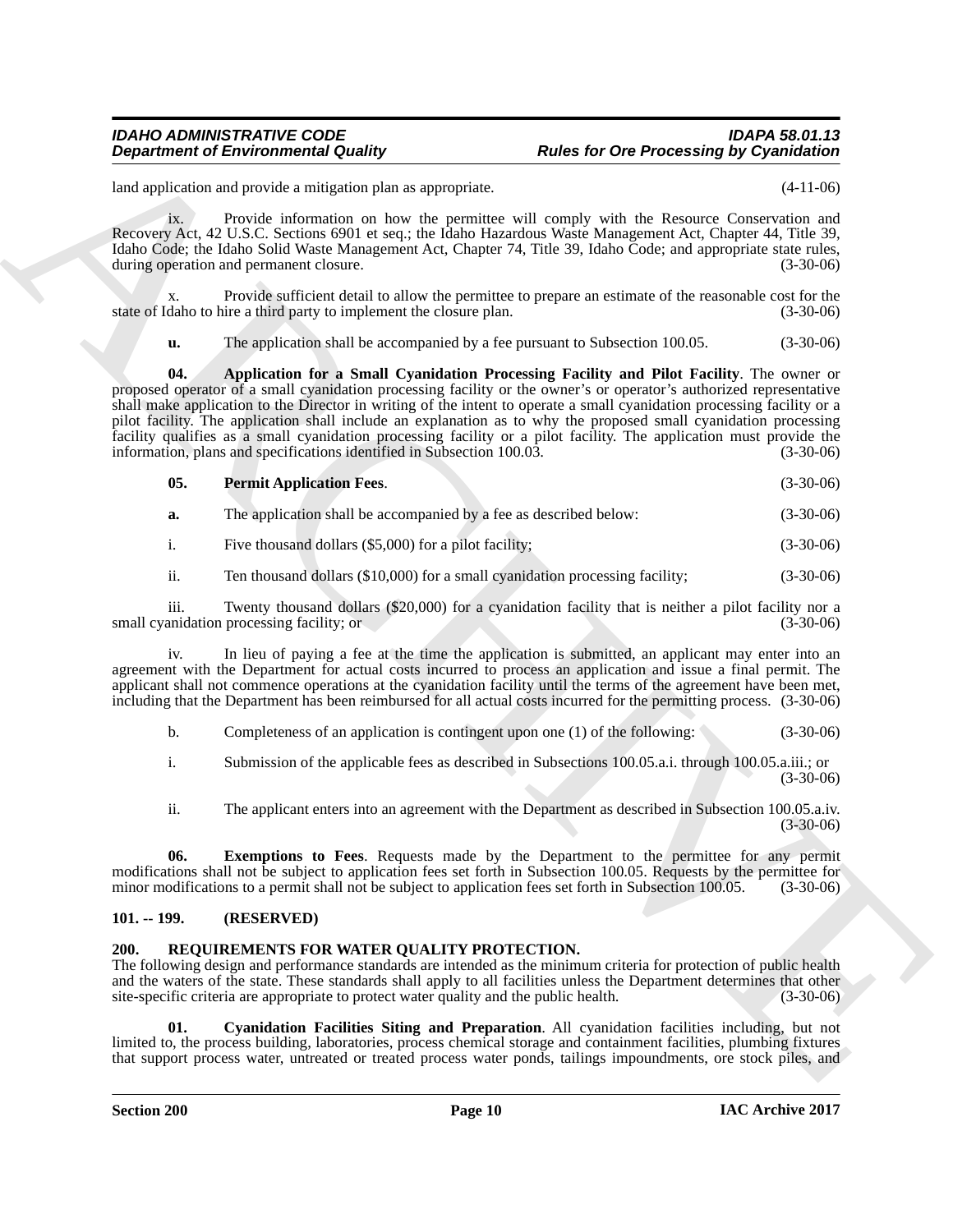<span id="page-10-1"></span>spent ore disposal areas must be appropriately sited and prepared for construction. Siting criteria must ensure that, at a minimum, the facilities are structurally sound and that primary and secondary containment systems can be adequately protected against factors such as wild fires, floods, land slides, surface and ground water systems, equipment operation, subsidence of underground workings, public access and public activities. All sites must be properly prepared prior to construction of foundations and facilities. Vegetation, roots, brush, large woody debris and other deleterious materials, top soil, historic foundations and plumbing, or other materials that may adversely affect appropriate construction and long term stability, must be removed from the footprint of the cyanidation facility unless approved by the Department. (3-30-06)

**Dependent of Environmental Guality in the Research of Desert O'Chemical Constraints in the stationary and the stationary of the stationary and the stationary and the stationary and the stationary and the stationary and t 02. Process Water Storage Sizing Criteria**. All aspects of the cyanidation facility that entrain, utilize, treat, discharge, pump, or otherwise contain process water and pollutants shall be included in the water balance. The water balance shall include process water ponds, treated process water ponds, tailing impoundments, and water conveyance systems. The engineered containment criteria for each pond shall be incorporated into the water balance and must be designed to maintain a minimum two (2) foot freeboard at all times. At a minimum, a cyanidation facility shall be designed to contain the maximum expected normal operating water balance and the volume of run-on/run-off water associated with a climatic event that has a frequency of occurrence of one (1) year in one hundred (100) years or one percent (1%). Snowmelt events shall be considered in determining the containment capacity. Contingency plans for managing excesses of process water shall be described in the water management strategy. Each impoundment design must include a spillway, unless otherwise approved by the Department. (3-30-06)

<span id="page-10-0"></span>**03. Minimum Plans and Specifications for Impoundments, Leach Pads and Other Facilities Designed to Contain Process Water**. Engineering plans and specifications, which are signed and stamped by a professional engineer registered in the state of Idaho, must be approved and included in the final permit issued by the Department prior to construction of cyanidation facilities that are designed to contain process waters. The plans and specifications must provide for: (3-30-06)

**a.** A prepared subbase of compacted soil, which shall be a minimum of twelve (12) inches thick. The soil must be compacted to ninety-five percent (95%) of Standard Proctor Test ASTM 698 or ninety-five percent (95%) of Modified Proctor Test ASTM 1557. The compacted soil layers must be placed in a minimum of two (2)  $\frac{1}{15}$ ; (3-30-06)

**b.** A prepared subbase, which shall be free of plus three (3) inch rocks, roots, brush, trash, debris or eterious materials; (3-30-06) other deleterious materials;

**c.** Primary containment synthetic liners, which shall have a minimum thickness of eighty (80) milliinches (2.0 mm) consisting of high-density polyethylene (HDPE) material and a maximum coefficient of permeability of 10<sup>-11</sup> cm/sec, or comparable liners approved by the Department; (3-30-06)

**d.** A final smoothed and compacted soil layer, which shall not contain particles in excess of point seven five (0.75) inches (nineteen (19) mm) in diameter and have a maximum coefficient of permeability of  $10^{-6}$  cm/<br>sec. or comparable liners approved by the Department: (3-30-06) sec, or comparable liners approved by the Department;

**e.** Primary and secondary liner systems, which shall be constructed according to manufacturers' standards, or Department-approved design standards, and which must protect against cracking, sun damage, ice, frost penetration or heaving, wildlife and wildfires, and damage that may be caused by personnel or equipment operating in or around these facilities;

**f.** Compacted clay liners (CCLs), which shall be placed within two percent (2%) of optimum moisture content for the CCL to achieve specified compaction and permeability criteria; (3-30-06)

**g.** An appropriate interface friction strength plus a factor of safety when either a geosynthetic clay liner (GCL) or CCL is used with a geomembrane liner on a slope; (3-30-06)

**h.** Minimum factors of safety, and the logic behind their selection, for the stability of the earthworks ining systems of heap leach pads and ponds; (3-30-06) and the lining systems of heap leach pads and ponds;

**i.** Redundant systems, which shall be available if there are failures in primary power and/or pumping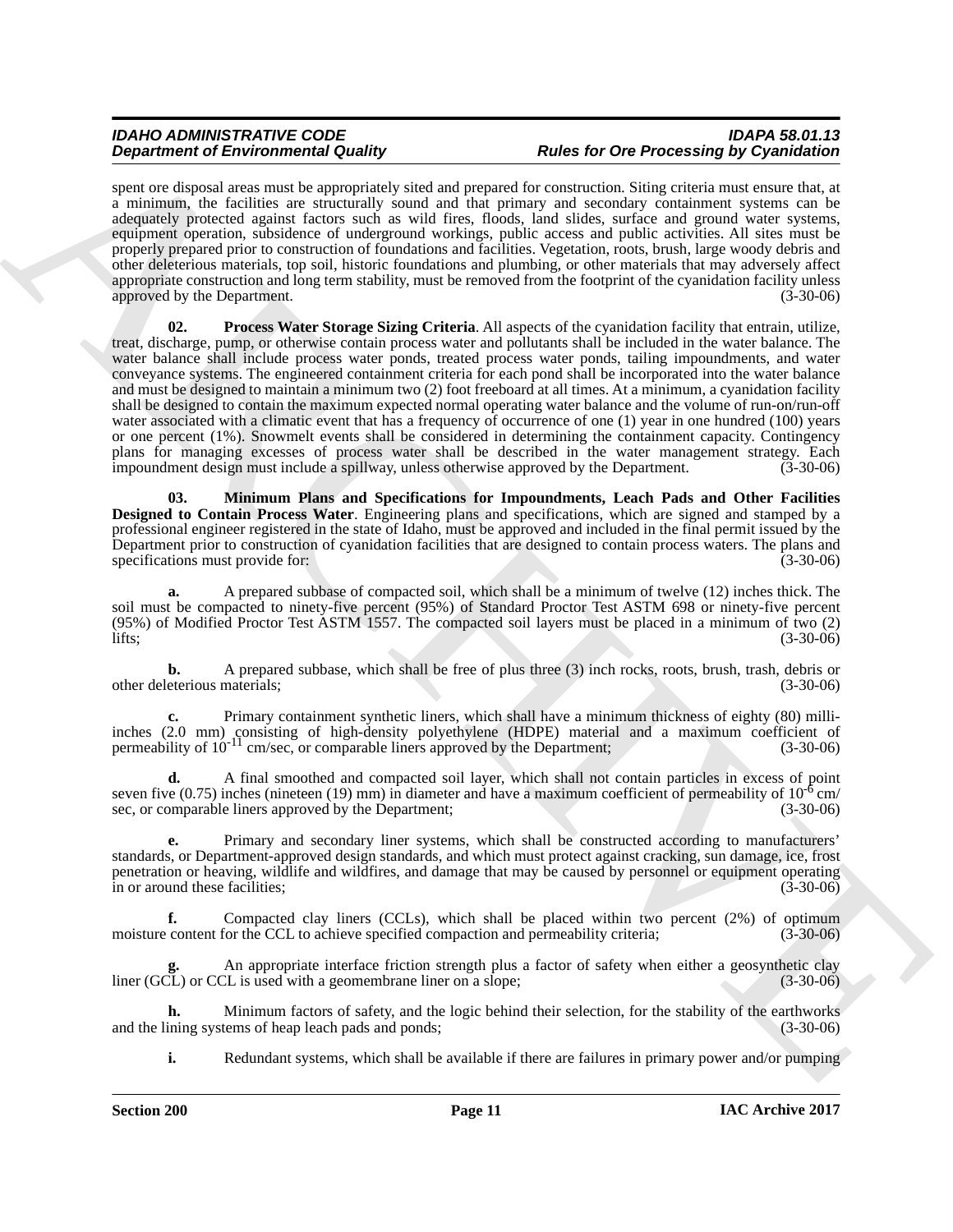systems; (3-30-06)

**j.** Procedures for loading ore onto the leach pads which will minimize tensile stresses in the primary and secondary containment liners that may result in failure of the liners; and (3-30-06)

**k.** Leak detection and collection systems, which shall be designed and installed for all facilities, or portions thereof, where process waters may place an average of twelve (12) inches or greater of hydraulic head pressure on primary containment. The engineering plans and specifications shall: (3-30-06)

i. Provide a material between primary and secondary containment synthetic liners to collect, transport and remove all process water that passes through the primary containment synthetic liner at such a rate as to prevent hydraulic head from developing on the secondary containment synthetic liner to the level at which it may be reasonably expected to result in discharges through the secondary containment synthetic liner: (3-30-06) reasonably expected to result in discharges through the secondary containment synthetic liner;

ii. Provide routines and schedules for the evaluation of the efficiency and effectiveness of the removal of process waters from the layer placed between primary and secondary containment synthetic liners. The properly working system shall continually relieve head pressures on the secondary containment synthetic liner; (3-30-0 working system shall continually relieve head pressures on the secondary containment synthetic liner;

iii. Provide specific triggers for maintenance routines, which shall be initiated in response to inadequate performance of primary or secondary containment synthetic liners; (3-30-06)

iv. Specify operation and maintenance procedures, which shall be initiated in response to inadequate performance of primary and secondary containment or leak detection and collection systems; and

<span id="page-11-0"></span>Provide secondary containment synthetic liners, which shall have a minimum thickness of eighty (80) milli-inches (two (2.0) mm) consisting of HDPE and a maximum coefficient of permeability of  $10^{-11}$  cm/sec, or comparable liners approved by the Department. (3-30-06) comparable liners approved by the Department.

**Department of Environmental Guality (a)** Rules for One Processing By Cyanidation<br>
years. Processing the calibration are control to the state of the state of the state of the state<br>
space of the state of the state of the **04. Process Buildings, Process Chemical Storage Containment Areas and General Facility Criteria**. Storage, handling and use of all process chemicals, process wastes, process water and pollutants must be conducted within a clean, safe and secure work space to prevent unauthorized discharges to soils, ground water or surface water. The plans and specifications must contain sufficient detail, including pump capacity and plumbing for evacuation of collection sumps, triggering systems for sump evacuation, and monitoring and reporting requirements. Plans and specifications must be submitted with the application for the Department's review and approval. Prior to construction, plans and specifications for the process buildings and auxiliary facilities, including process chemical storage and containment facilities and laboratories, must be signed and stamped by a professional engineer registered<br>in the state of Idaho. Where appropriate, these plans and specifications must provide for: (3-30-06) in the state of Idaho. Where appropriate, these plans and specifications must provide for:

**a.** Structural integrity of the foundation, walls and roof for process and process chemical storage buildings.  $(3-30-06)$ buildings. (3-30-06)

| b.                          | Restriction of public access.                                                                    | $(3-30-06)$ |
|-----------------------------|--------------------------------------------------------------------------------------------------|-------------|
| c.                          | Protection of wildlife.                                                                          | $(3-30-06)$ |
| d.                          | Internal sumps and spill cleanup plans.                                                          | $(3-30-06)$ |
| and containment facilities. | Grouted and sealed concrete stemmed walls and floors in the process and process chemical storage | $(3-30-06)$ |

| f. | Vapor barriers and frost protection.                         | $(3-30-06)$ |
|----|--------------------------------------------------------------|-------------|
| g. | Segregation of process chemicals according to compatibility. | $(3-30-06)$ |
| h. | Communication systems.                                       | $(3-30-06)$ |
|    | Fire suppression systems, internal and external.             | $(3-30-06)$ |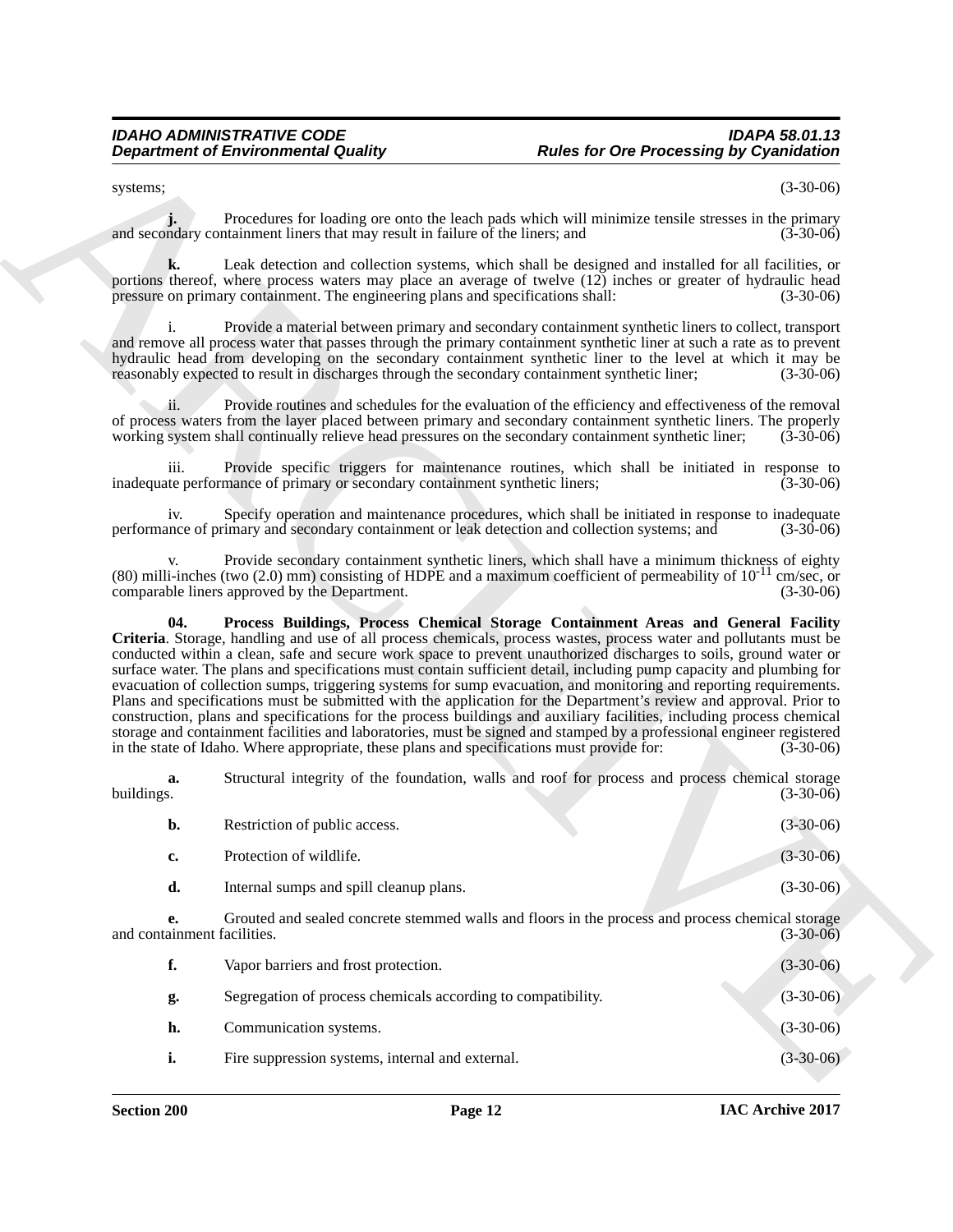<span id="page-12-0"></span>**j.** Quality assurance and quality control for construction activities and construction materials. (3-30-06)

<span id="page-12-2"></span>**05.** Cap and Cover Criteria. Caps and covers used as source control measures for facilities must be designed and constructed to minimize the interaction of meteoric waters, surface waters, and ground waters with wastes containing pollutants that are likely to be mobilized and discharged to waters of the state. Caps and covers designed for permanent closure must demonstrate permanence applicable to the permittee's designed and approved permanent closure plan. Prior to issuance of a final permit, engineering plans and specifications for caps and covers must be signed and stamped by a professional engineer registered in the state of Idaho. (3-30-06)

**Department of Environmental Quality<br>
Could y assessme and quality vented for constraints and verse model and the method and method in the two states in the two states of the constraints and order the constraints are even 06. Plumbing and Conveyance Criteria**. Engineering plans and specifications must be submitted to the Department for review and approval. Plumbing and conveyance systems shall be structurally sound and chemically compatible with the materials being conveyed; shall provide adequate primary and secondary containment; and shall be protected against heat, cold, mechanical failures, impacts, fires, and other factors which may cause breakage and result in unauthorized discharges. Prior to construction, engineering plans and specifications of all conveyances of materials containing process water must be signed and stamped by a professional engineer registered in the state of Idaho.

<span id="page-12-1"></span>**07. Operation and Maintenance Plans**. Operation and maintenance plans must be submitted to the Department for review and approval. Operation and maintenance plans must include, but are not limited to:(3-30-06)

**a.** An overall plan that includes techniques for evaluating the integrity and performance of all primary ndary containment systems. (3-30-06) and secondary containment systems.

**b.** Schedule for inspections of all primary and secondary containment systems.  $(3-30-06)$ 

<span id="page-12-3"></span>**c.** Schedule for inspections on piping and conveyance systems that carry process water. (3-30-06)

**d.** Response plans that detail specific actions that will result in mitigation of compromised or containment systems. (3-30-06) damaged containment systems.

**08. Water Quality Monitoring and Reporting**. The water quality monitoring plan submitted with the application shall be reviewed and, if appropriate, approved by the Department. The approved water quality monitoring plan shall: (3-30-06) monitoring plan shall:

**a.** Provide for physical, chemical and biological monitoring, including surface water flow ments, in potentially affected surface and ground water, as appropriate. (3-30-06) measurements, in potentially affected surface and ground water, as appropriate.

**b.** Provide for sampling locations and frequency. (3-30-06)

**c.** Provide an assessment of the existing surface and ground water conditions prior to construction of the proposed cyanidation facility. (3-30-06)

**d.** Be site specific and dependent on location, design and operation of the cyanidation facilities in the overall operating plan. (3-30-06) included in the overall operating plan.

**e.** Specify compliance points and associated water quality compliance criteria. (3-30-06)

**f.** Specify monitoring points, which will provide for early detection of discharges of pollutants. (3-30-06)

**g.** Provide analytical methods and method detection limits for chemical analysis used in the determination of water quality. (3-30-06)

**h.** Provide a quality assurance quality control plan for data collection and analysis. (3-30-06)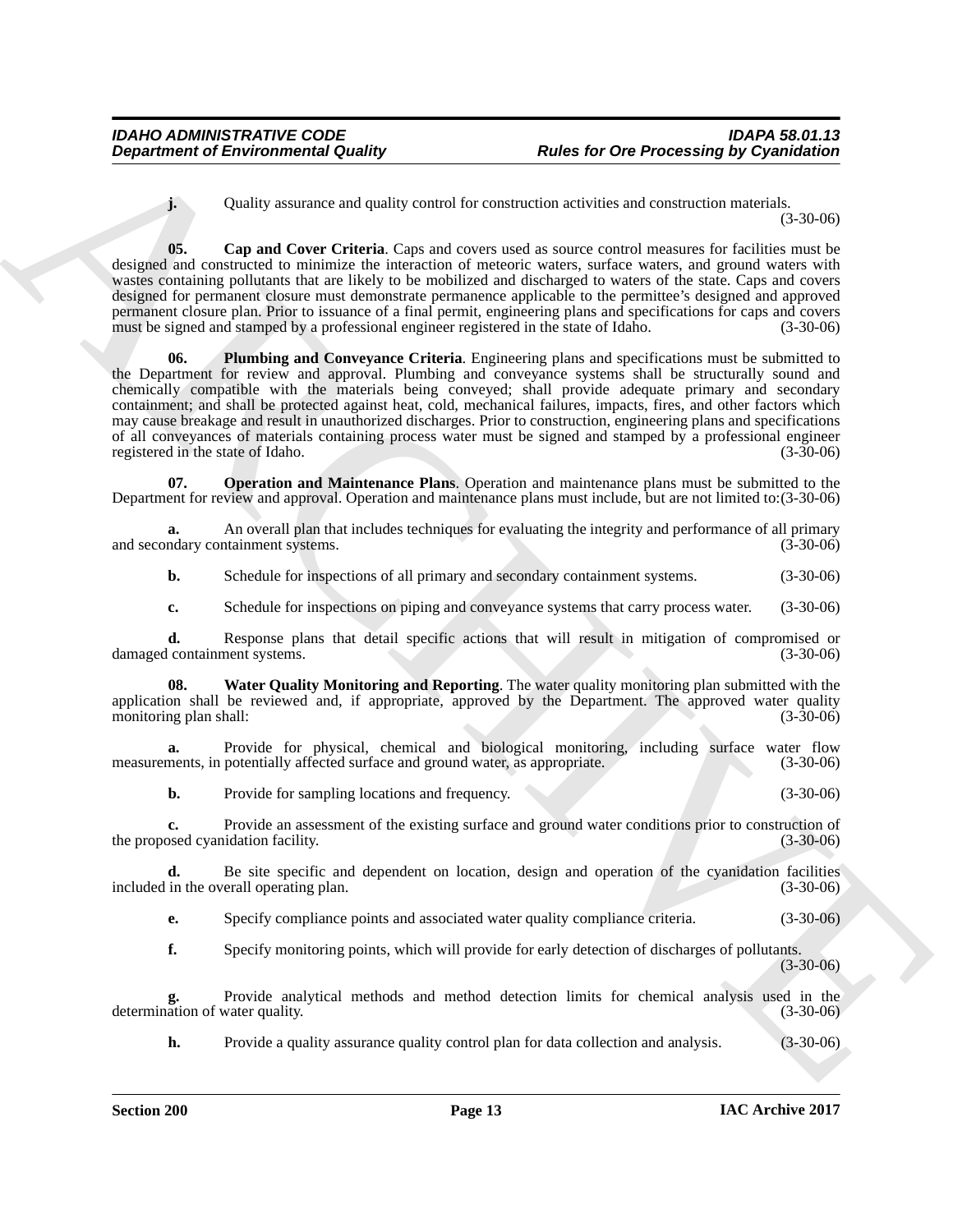<span id="page-13-1"></span><span id="page-13-0"></span>

|                  | Large areas with multiple potential sources for pollutants; | $(3-30-06)$ |
|------------------|-------------------------------------------------------------|-------------|
| 11.              | Areas with complex geology, fractured bedrock; and          | $(3-30-06)$ |
| $\cdots$<br>111. | Areas with insufficient background hydrogeology.            | $(3-30-06)$ |

|                            | <b>Department of Environmental Quality</b>                                              | <b>Rules for Ore Processing by Cyanidation</b>                                                                                                                                                                                                                                                                                                                                                                                                                                         |  |
|----------------------------|-----------------------------------------------------------------------------------------|----------------------------------------------------------------------------------------------------------------------------------------------------------------------------------------------------------------------------------------------------------------------------------------------------------------------------------------------------------------------------------------------------------------------------------------------------------------------------------------|--|
| i.<br>and quantity trends. |                                                                                         | Provide for appropriate and timely analytical data analyses including evaluations of water quality<br>$(3-30-06)$                                                                                                                                                                                                                                                                                                                                                                      |  |
| trends.                    |                                                                                         | Provide an annual environmental monitoring and data analysis report of water quality and quantity<br>$(3-30-06)$                                                                                                                                                                                                                                                                                                                                                                       |  |
| k.                         | significance of the changes in water quality.                                           | Provide for the reporting and re-sampling of monitoring locations where detectable and statistically<br>significant changes in water quality are found. The permittee shall propose a statistical method to determine the<br>$(3-30-06)$                                                                                                                                                                                                                                               |  |
| I.                         | phased approach to cyanidation facility construction, operations and permanent closure. | Provide for anticipated changes or modifications to monitoring plans, which may be the result of a<br>$(3-30-06)$                                                                                                                                                                                                                                                                                                                                                                      |  |
| 09.                        | comment during the initial stages of site characterization.                             | Monitoring Wells Siting and Construction Plans. The applicant is encouraged to submit the<br>purpose, objectives, location and proposed construction of monitoring wells to the Department for review and<br>$(3-30-06)$                                                                                                                                                                                                                                                               |  |
| a.                         | cyanidation facility to determine ground water flow direction.                          | Monitoring well siting and construction plans shall provide for a minimum of three (3) monitoring<br>wells. One (1) shall be located up gradient and two (2) shall be located down gradient of primary components of the<br>$(3-30-06)$                                                                                                                                                                                                                                                |  |
| b.                         | application and final permit. Specifically, additional wells may be required for:       | Siting and planning for additional wells or replacement wells may be required in the permit<br>$(3-30-06)$                                                                                                                                                                                                                                                                                                                                                                             |  |
| i.                         | Large areas with multiple potential sources for pollutants;                             | $(3-30-06)$                                                                                                                                                                                                                                                                                                                                                                                                                                                                            |  |
| ii.                        | Areas with complex geology, fractured bedrock; and                                      | $(3-30-06)$                                                                                                                                                                                                                                                                                                                                                                                                                                                                            |  |
| iii.                       | Areas with insufficient background hydrogeology.                                        | $(3-30-06)$                                                                                                                                                                                                                                                                                                                                                                                                                                                                            |  |
| c.                         | 37.03.09, "Well Construction Standards Rules."                                          | All monitoring well construction must also conform to the well construction rules listed in IDAPA<br>$(3-30-06)$                                                                                                                                                                                                                                                                                                                                                                       |  |
| d.<br>monitoring well.     |                                                                                         | Record diagrams along with a detailed geologic log shall be provided to the Department for each<br>$(3-30-06)$                                                                                                                                                                                                                                                                                                                                                                         |  |
| 10.                        | licensed in the state of Idaho. Plans and specifications shall include:                 | Land Application. Prior to issuance of a final permit, plans and specifications for the construction<br>or modification of land application of process water disposal systems shall be submitted to and approved by the<br>Department. All plans and specifications for the construction, operation and closure of land application or other waste<br>treatment or disposal facilities or modification must be signed and stamped by a registered professional engineer<br>$(3-30-06)$ |  |
| a.                         | An operation and maintenance plan including:                                            | $(3 - 30 - 06)$                                                                                                                                                                                                                                                                                                                                                                                                                                                                        |  |
| $i$ .                      | Water balance for the land application site.                                            | $(3-30-06)$                                                                                                                                                                                                                                                                                                                                                                                                                                                                            |  |
| ii.                        | Pretreatment requirements and procedures.                                               | $(3-30-06)$                                                                                                                                                                                                                                                                                                                                                                                                                                                                            |  |
| iii.                       | Operating season for land application.                                                  | $(3-30-06)$                                                                                                                                                                                                                                                                                                                                                                                                                                                                            |  |
| iv.                        | Seasonal closeout procedures.                                                           | $(3-30-06)$                                                                                                                                                                                                                                                                                                                                                                                                                                                                            |  |
| V.                         | Special soils or vegetative amendments.                                                 | $(3-30-06)$                                                                                                                                                                                                                                                                                                                                                                                                                                                                            |  |
| vi.                        | Storm water run-on/run-off controls.                                                    | $(3-30-06)$                                                                                                                                                                                                                                                                                                                                                                                                                                                                            |  |
| vii.                       | Best management practices for all areas impacted by the land application system.        | $(3-30-06)$                                                                                                                                                                                                                                                                                                                                                                                                                                                                            |  |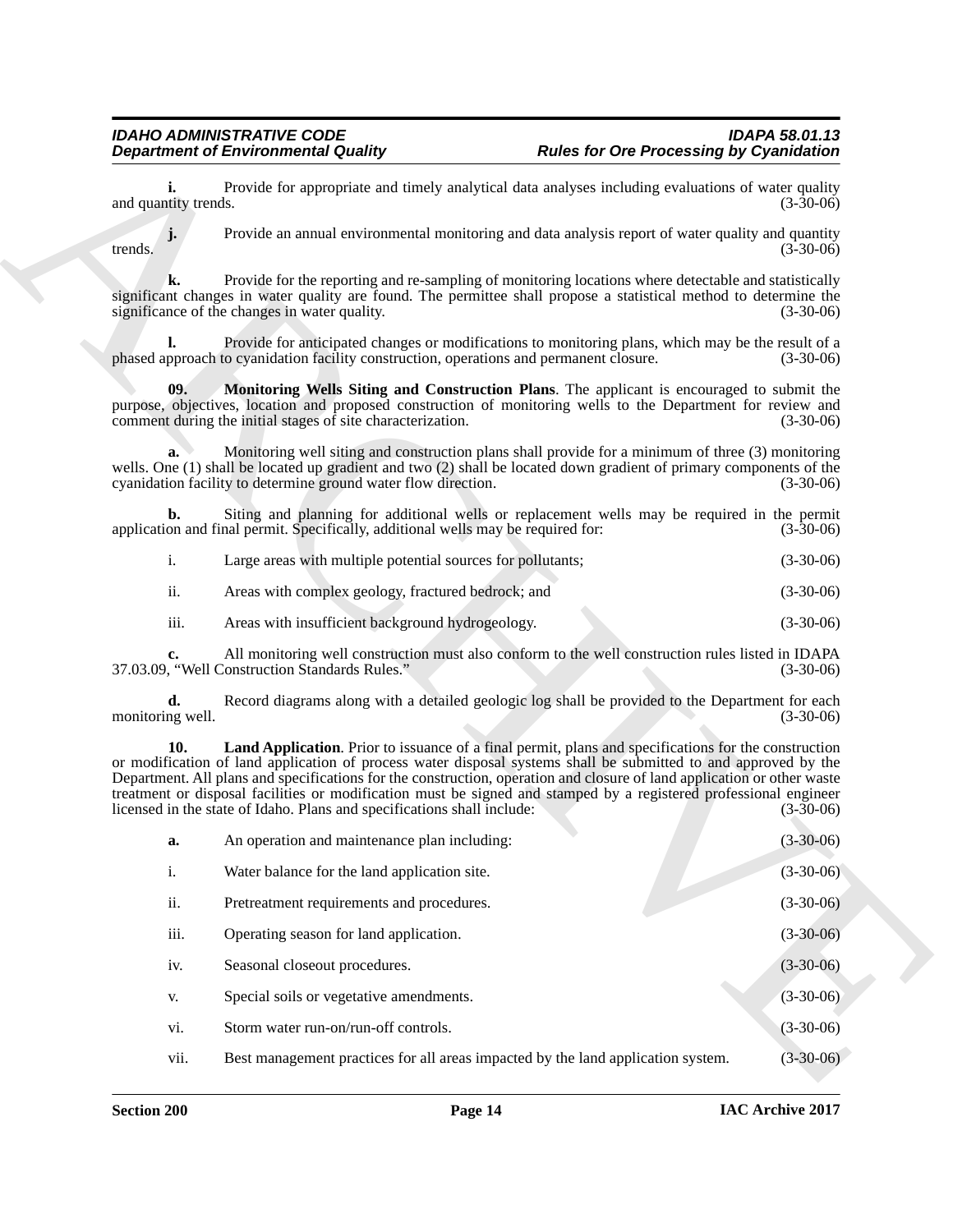|                | <b>Department of Environmental Quality</b>                                              | <b>Rules for Ore Processing by Cyanidation</b>                                                                                                                                                                                                                                                                                                                                                                                                           |             |
|----------------|-----------------------------------------------------------------------------------------|----------------------------------------------------------------------------------------------------------------------------------------------------------------------------------------------------------------------------------------------------------------------------------------------------------------------------------------------------------------------------------------------------------------------------------------------------------|-------------|
| viii.          | facilitate site-specific analysis of soils, vegetation, surface water and ground water. | A topographic map of the land application site and adjacent affected areas, of sufficient scale to                                                                                                                                                                                                                                                                                                                                                       | $(3-30-06)$ |
| b.             |                                                                                         | Chemical, physical, and volumetric characteristics of the process water to be land applied.                                                                                                                                                                                                                                                                                                                                                              | $(3-30-06)$ |
|                | geology of the land application site.                                                   | A complete description of the chemical and physical characteristics of the soils and applicable                                                                                                                                                                                                                                                                                                                                                          | $(3-30-06)$ |
| d.             | Methods of process water treatment, distribution and disposal.                          |                                                                                                                                                                                                                                                                                                                                                                                                                                                          | $(3-30-06)$ |
| e.             | Hydraulic loading capacity of the soils.                                                |                                                                                                                                                                                                                                                                                                                                                                                                                                                          | $(3-30-06)$ |
| f.             | Constituent loading capacity of the site.                                               |                                                                                                                                                                                                                                                                                                                                                                                                                                                          | $(3-30-06)$ |
| g.             | Attenuation capacity of the vegetative covers and soils.                                |                                                                                                                                                                                                                                                                                                                                                                                                                                                          | $(3-30-06)$ |
| h.             | Evapotranspiration capacity of the site.                                                |                                                                                                                                                                                                                                                                                                                                                                                                                                                          | $(3-30-06)$ |
|                | following the land application process.                                                 | Testing and analytical procedures for water quality and soils samples prior to, during, and                                                                                                                                                                                                                                                                                                                                                              | $(3-30-06)$ |
|                | affected surface or ground water systems.                                               | Trend analysis of the constituent loading in the affected soils, vegetation and water quality of the                                                                                                                                                                                                                                                                                                                                                     | $(3-30-06)$ |
| k.             | Reporting requirements including both frequency and form.                               |                                                                                                                                                                                                                                                                                                                                                                                                                                                          | $(3-30-06)$ |
| l.             |                                                                                         | Standby power and pumps sufficient to maintain all treatment and distribution works.                                                                                                                                                                                                                                                                                                                                                                     | $(3-30-06)$ |
| 11.            | plan for the period of inactivity as well as during shut down and reactivation.         | Temporary or Seasonal Closure. Temporary and seasonal closure plans for the entire cyanidation<br>facility must be submitted by an applicant to the Department for review and approval prior to issuance of a final<br>permit. Temporary and seasonal closure plans may, subject to Department approval pursuant to Section 750, be<br>modified to provide for changes in operating conditions of the facilities and must incorporate a water management | $(3-30-06)$ |
|                | emergency or unauthorized discharges to surface or ground water.                        | Prior to seasonal closure, process buildings, process chemical storage, process water ponds, tailing<br>ponds, spent ore disposal areas and other ancillary facilities must be stabilized and/or conditioned to prevent any                                                                                                                                                                                                                              | $(3-30-06)$ |
| b.<br>provide: |                                                                                         | Subsequent to seasonal closure, process buildings, process chemical storage, process water ponds,<br>tailings ponds, spent ore disposal areas and other ancillary facilities must be maintained to prevent any emergency or<br>unauthorized discharges to surface or ground water. Cyanidation facilities shall be conditioned and maintained to                                                                                                         | $(3-30-06)$ |
| i.             | Material stabilization for all solids affected by process waters.                       |                                                                                                                                                                                                                                                                                                                                                                                                                                                          | $(3-30-06)$ |
| ii.            | Optimum freeboard in all ponds, as dictated by the water management plan.               |                                                                                                                                                                                                                                                                                                                                                                                                                                                          | $(3-30-06)$ |
| iii.           | or pump is not an acceptable reason for an unauthorized discharge.                      | Fully functional power and pumping systems that are ready for use; both power and pumps shall<br>have incorporated redundant systems to allow for failure of either power or a pumping system. A failed power supply                                                                                                                                                                                                                                     | $(3-30-06)$ |
|                |                                                                                         |                                                                                                                                                                                                                                                                                                                                                                                                                                                          |             |
| iv.            | Protection of all primary and secondary containment.                                    |                                                                                                                                                                                                                                                                                                                                                                                                                                                          | $(3-30-06)$ |

<span id="page-14-0"></span>

| Material stabilization for all solids affected by process waters. | $(3-30-06)$ |
|-------------------------------------------------------------------|-------------|
|                                                                   |             |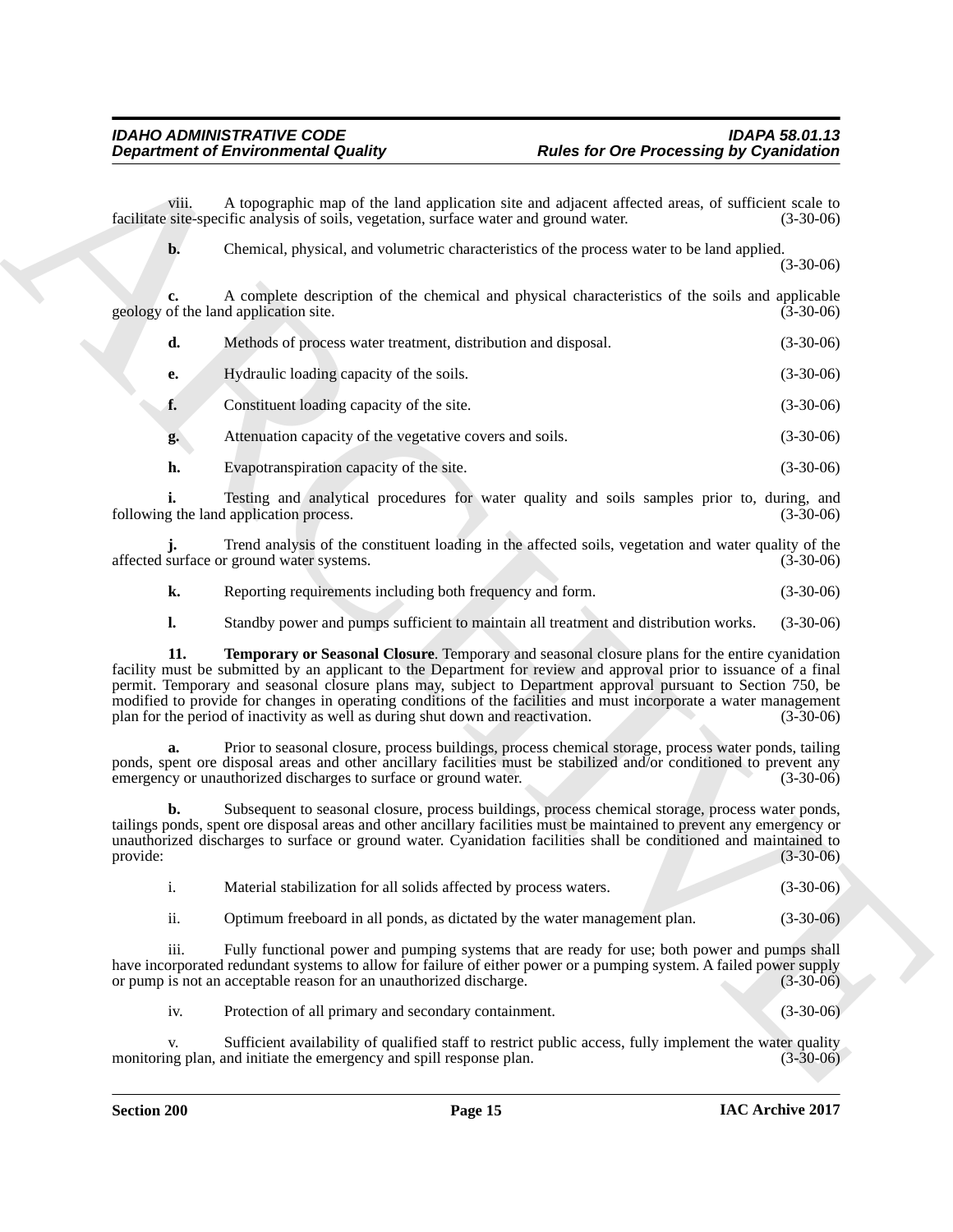**Department of Environmental Guality Rules for Ore Processing by Cyanidation<br>
The Equilibration Property can calculate the contrast of the contrast of the property of the state of the control of the control of the control 12. Employee Education Program**. Operators and staff of facilities must be properly oriented and trained to operate, maintain and protect primary and secondary containment systems; waste disposal and discharge systems; and to implement monitoring and emergency and spill response plans. An applicant must submit an employee orientation and continuing training plan to the Department for review prior to issuance of a final permit. The plan must provide the format and contents for training, the general qualifications of the person(s) responsible for training and testing, and the person(s) or positions which should receive such training. (3-30-06) training and testing, and the person $(s)$  or positions which should receive such training.

### <span id="page-15-9"></span><span id="page-15-0"></span>**201. -- 299. (RESERVED)**

# <span id="page-15-2"></span><span id="page-15-1"></span>**300. APPLICATION PROCESSING PROCEDURE.**

<span id="page-15-4"></span>**01. Application Processing Time Line for Director's Final Decision**. A chart illustrating the on processing time line is located in Appendix A of these rules. (3-30-06) application processing time line is located in Appendix A of these rules.

**02. Completeness Review**. Within thirty (30) days of receipt of an application, the Department will ritten notice to the applicant and the Idaho Department of Lands, indicating: (3-30-06) issue a written notice to the applicant and the Idaho Department of Lands, indicating:

<span id="page-15-6"></span><span id="page-15-3"></span>**a.** That the application is complete; or (3-30-06)

**b.** That the Department is rejecting the application as incomplete and shall provide a list of deficiencies. Upon determination that the application is incomplete, the Department shall refund one half  $(1/2)$  of the application fee.  $(3-30-06)$ application fee.

**03. Accuracy and Protectiveness Review**. Within sixty (60) days of receipt of an application and upon determination by the Department that the application is complete, the Department will review the application for accuracy and protectiveness based on these and other applicable rules including, but not limited to, IDAPA 58.01.02, "Water Quality Standards," and IDAPA 58.01.11, "Ground Water Quality Rule." (3-30-06)

**04.** Notice of Intent to Deny the Permit Application or to Draft a Permit. Within sixty (60) days of f an application for a new permit or to modify an existing permit, the Director shall: (3-30-06) receipt of an application for a new permit or to modify an existing permit, the Director shall:

<span id="page-15-7"></span>**a.** Provide public notice of intent to deny the permit application; or (3-30-06)

**b.** Provide public notice that the Director has determined that the application is complete and the Director intends to draft a permit, is seeking public comment, and will hold at least one (1) public meeting on the draft permit in accordance with Section 400. draft permit in accordance with Section 400.

<span id="page-15-5"></span>**05. Basis for Permit Application Denial**. The Director shall deny a permit application if: (3-30-06)

**a.** The application is inaccurate or incomplete; (1-1-88)

**b.** The cyanidation facility as proposed cannot be conditioned for construction, operation, and closure comply with applicable state law; or so as to comply with applicable state law; or

<span id="page-15-8"></span>**c.** The applicant has not submitted the appropriate fees.  $(3-30-06)$ 

**06. Permit Fact Sheet**. The Director shall prepare a fact sheet, for each denial or draft permit, which briefly states the principal facts and the significant legal and policy questions considered in the Director's decision.<br>The fact sheet shall include, when applicable: (3-30-06) The fact sheet shall include, when applicable:

**a.** A brief description of the proposed cyanidation facility and the operating plan. (4-11-06)

**b.** A brief summary of the basis for the decision, including references to applicable requirements and ng materials. (1-1-88) supporting materials.

**c.** Reasons why any requested conditions or alternatives to required standards do or do not appear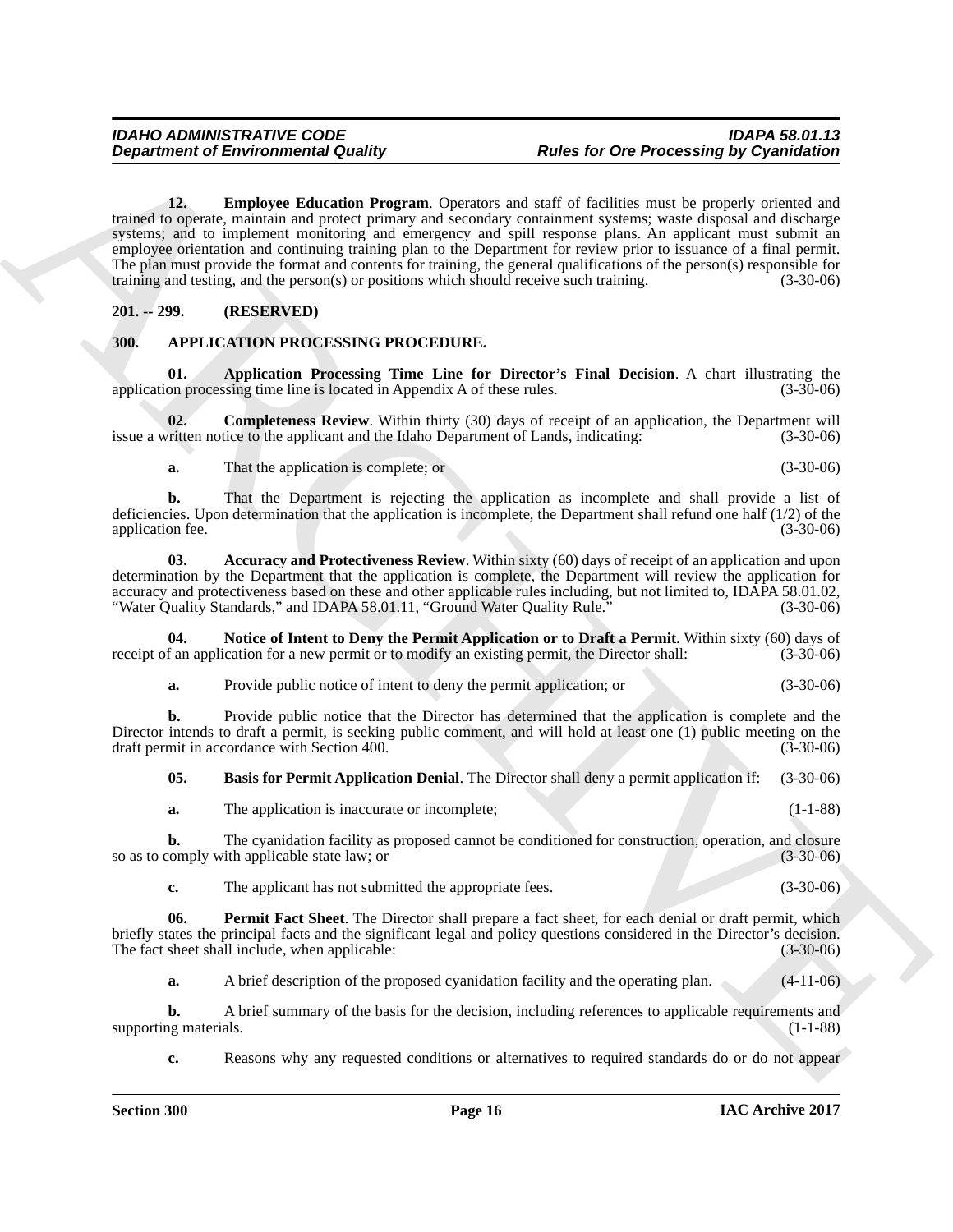# <span id="page-16-0"></span>**301. -- 399. (RESERVED)**

# <span id="page-16-2"></span><span id="page-16-1"></span>**400. PUBLIC INVOLVEMENT IN PERMIT PROCEDURES.**

<span id="page-16-7"></span><span id="page-16-6"></span><span id="page-16-5"></span>

| a.            | Receipt of an application for a permit;                                            | $(1-1-88)$  |
|---------------|------------------------------------------------------------------------------------|-------------|
| b.            | Any public meeting schedule;                                                       | $(1-1-88)$  |
| $c_{\bullet}$ | Issuance of a draft permit or a decision to deny the application for a permit; and | $(3-30-06)$ |
| d.            | An appeal that has been filed.                                                     | $(3-30-06)$ |

|                                     | <b>Department of Environmental Quality</b>                                                                                                                                                                                                                                                                                                  | <b>Rules for Ore Processing by Cyanidation</b> |  |  |  |
|-------------------------------------|---------------------------------------------------------------------------------------------------------------------------------------------------------------------------------------------------------------------------------------------------------------------------------------------------------------------------------------------|------------------------------------------------|--|--|--|
| justified.                          |                                                                                                                                                                                                                                                                                                                                             | $(1-1-88)$                                     |  |  |  |
| d.                                  | The name and phone number of the agency representative to contact for additional information.                                                                                                                                                                                                                                               | $(1-1-88)$                                     |  |  |  |
| $301. - 399.$                       | (RESERVED)                                                                                                                                                                                                                                                                                                                                  |                                                |  |  |  |
| 400.                                | PUBLIC INVOLVEMENT IN PERMIT PROCEDURES.                                                                                                                                                                                                                                                                                                    |                                                |  |  |  |
| 01.                                 | <b>Public Notice of Permit Actions.</b> No public notice is required when a request for a permit<br>modification is denied. The Director shall give public notice of:                                                                                                                                                                       | $(3-30-06)$                                    |  |  |  |
| a.                                  | Receipt of an application for a permit;                                                                                                                                                                                                                                                                                                     | $(1-1-88)$                                     |  |  |  |
| b.                                  | Any public meeting schedule;                                                                                                                                                                                                                                                                                                                | $(1-1-88)$                                     |  |  |  |
| c.                                  | Issuance of a draft permit or a decision to deny the application for a permit; and                                                                                                                                                                                                                                                          | $(3-30-06)$                                    |  |  |  |
| d.                                  | An appeal that has been filed.                                                                                                                                                                                                                                                                                                              | $(3-30-06)$                                    |  |  |  |
| 02.                                 | Public Notice Information. All public notices shall contain the name and address of the<br>Department's office processing the permit action, where the application and draft permit will be available for public<br>review, and a brief description of the public involvement procedures.                                                   | $(1-1-88)$                                     |  |  |  |
| 03.<br>methods:                     | Serving the Public Notice. Public notice of permit actions shall be given by the following                                                                                                                                                                                                                                                  | $(1-1-88)$                                     |  |  |  |
| a.                                  | By mail to:                                                                                                                                                                                                                                                                                                                                 | $(1-1-88)$                                     |  |  |  |
| $\mathbf{i}$ .                      | The applicant;                                                                                                                                                                                                                                                                                                                              | $(1-1-88)$                                     |  |  |  |
| ii.                                 | Persons on a mailing list who request to be notified; and                                                                                                                                                                                                                                                                                   | $(3-30-06)$                                    |  |  |  |
| iii.                                | Other appropriate federal, tribal, state and local government entities.                                                                                                                                                                                                                                                                     | $(3-30-06)$                                    |  |  |  |
| b.<br>cyanidation facility; and     | Publication in a daily or weekly major newspaper of general circulation in the area of the proposed                                                                                                                                                                                                                                         | $(3-30-06)$                                    |  |  |  |
| c.<br>persons potentially affected. | Any other method reasonably calculated to give actual notice of the action in question to the                                                                                                                                                                                                                                               | $(1-1-88)$                                     |  |  |  |
| 04.<br>closure.                     | Participation by Idaho Department of Lands. The Department shall formally request that the<br>Idaho Department of Lands participate in the public meeting with respect to performance criteria for permanent                                                                                                                                | $(3-30-06)$                                    |  |  |  |
| 05.                                 | Public Comment(s), Public Comment Period, and Public Meetings.                                                                                                                                                                                                                                                                              | $(3-30-06)$                                    |  |  |  |
| a.                                  | Within thirty (30) days after the Director's decision to draft a permit, the Department shall hold a<br>public meeting. Oral or written comments may be submitted by any person at the public meeting. The meeting may<br>be presided by agency personnel appointed by the Director. In order for the Department to address public comments |                                                |  |  |  |
|                                     | in its Response to Public Comments pursuant to Subsection 450.03., comments must be submitted in writing within<br>sixty $(60)$ days after the Director's decision to draft a permit.                                                                                                                                                       |                                                |  |  |  |
| b.                                  | From the time an application is received, until sixty (60) days after issuance of the notice pursuant<br>to Subsection 300.04., the public may provide written comments. All written comments submitted during this public<br>comment period shall be considered by the Director.                                                           | $(3-30-06)$<br>$(3-30-06)$                     |  |  |  |

### <span id="page-16-4"></span><span id="page-16-3"></span>**05. Public Comment(s), Public Comment Period, and Public Meetings**. (3-30-06)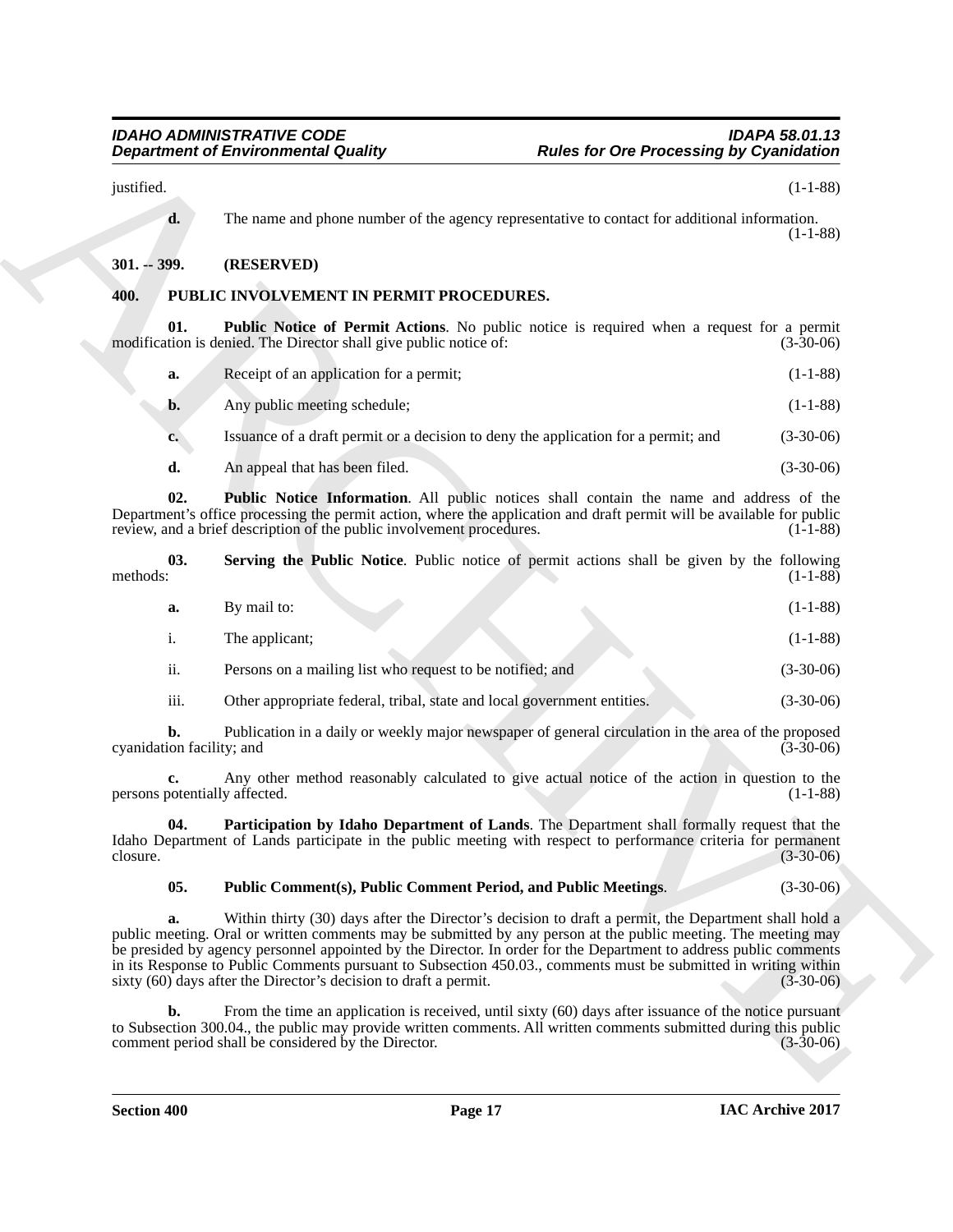#### <span id="page-17-4"></span><span id="page-17-0"></span>**401. -- 449. (RESERVED)**

#### <span id="page-17-1"></span>**450. FINAL PERMIT DECISION.**

<span id="page-17-7"></span>**01. Issuance**. Within sixty (60) days after the close of the public comment period, the Director shall either issue or deny a permit, or major modification of a permit. Provided however, that if weather conditions prevent the Director from inspecting the proposed or existing cyanidation facility site to obtain information needed to approve or reject a submitted application, he may, in writing to the applicant, extend the time not to exceed thirty (30) days after weather conditions permit such inspection. (3-30-06)

<span id="page-17-8"></span>**02. Notification of the Decision**. The Director shall notify the applicant and each person who requested notice of the final permit decision. This notice shall include reference to the procedures for administrative appeal under Section 003. For the purpose of this section, a final permit decision means a final decision to issue, deny, modify, or revoke a permit. (3-30-06)

<span id="page-17-9"></span>**03. Response to Public Comments**. All written comments and information received during the comment period, together with the Department's final permit decision and the response to relevant written comments shall be made available to the public at the time the Director issues the final permit decision. This response shall:

 $(3-30-06)$ 

**a.** Specify any differences between the final permit decision and the draft permit and state the reasons differences: for those differences;

**b.** Briefly describe and respond to all relevant written comments on the draft permit or denial. (1-1-88)

<span id="page-17-5"></span>

| 04 | <b>Basis for Permit Denial.</b> The Director shall deny a permit if: | $(3-30-06)$ |
|----|----------------------------------------------------------------------|-------------|
|    | The application is incomplete or inaccurate:                         | $(3-30-06)$ |

**b.** The cyanidation facility as proposed cannot be conditioned for construction, operation, and closure comply with applicable state law; or so as to comply with applicable state law; or

**c.** The Idaho Department of Lands has determined that the permanent closure plan does not meet the ents of Chapter 15, Title 47, Idaho Code. (3-30-06) requirements of Chapter 15, Title 47, Idaho Code.

<span id="page-17-6"></span>**05.** Immediate Effect of the Permit. A valid permit authorizes the construction and operation of a ion facility. (1-1-88) cyanidation facility.

#### <span id="page-17-2"></span>**451. -- 499. (RESERVED)**

#### <span id="page-17-10"></span><span id="page-17-3"></span>**500. PERMIT CONDITIONS.**

The following conditions shall apply to and be specified in all permits: (3-30-06)

<span id="page-17-13"></span><span id="page-17-11"></span>**01. Compliance Required**. The applicant or permittee shall comply with all conditions of the permit. Issuance or possession of a permit issued according to these rules shall not relieve the applicant or permittee of the responsibility to comply with all other applicable local, state, and federal laws. (3-30-06)

**Department of Environmental Country.** Rules for One Processing by Cyaniculation<br>
41. + FPM I.F. PEMENT DECRIVES.<br>
45. The Victoria control of the state of the politic control of the politic control of the political and t **02. Record Plans and Specifications**. A professional engineer registered in the state of Idaho must confirm in writing that all record drawings and specifications are complete and accurate. These record plans and specifications must be submitted by the permittee to the Director within thirty (30) days after the completion of the construction of each critical phase of facility development as approved by the Department. The record plans and specifications must be accompanied by a final construction report. If the construction proceeded in substantial compliance with the approved plans and specifications, a statement to the effect may be submitted by the registered, professional engineer. (3-30-06) professional engineer.

<span id="page-17-12"></span>**03. Provide Information**. The permittee shall furnish to the Director within a reasonable or specified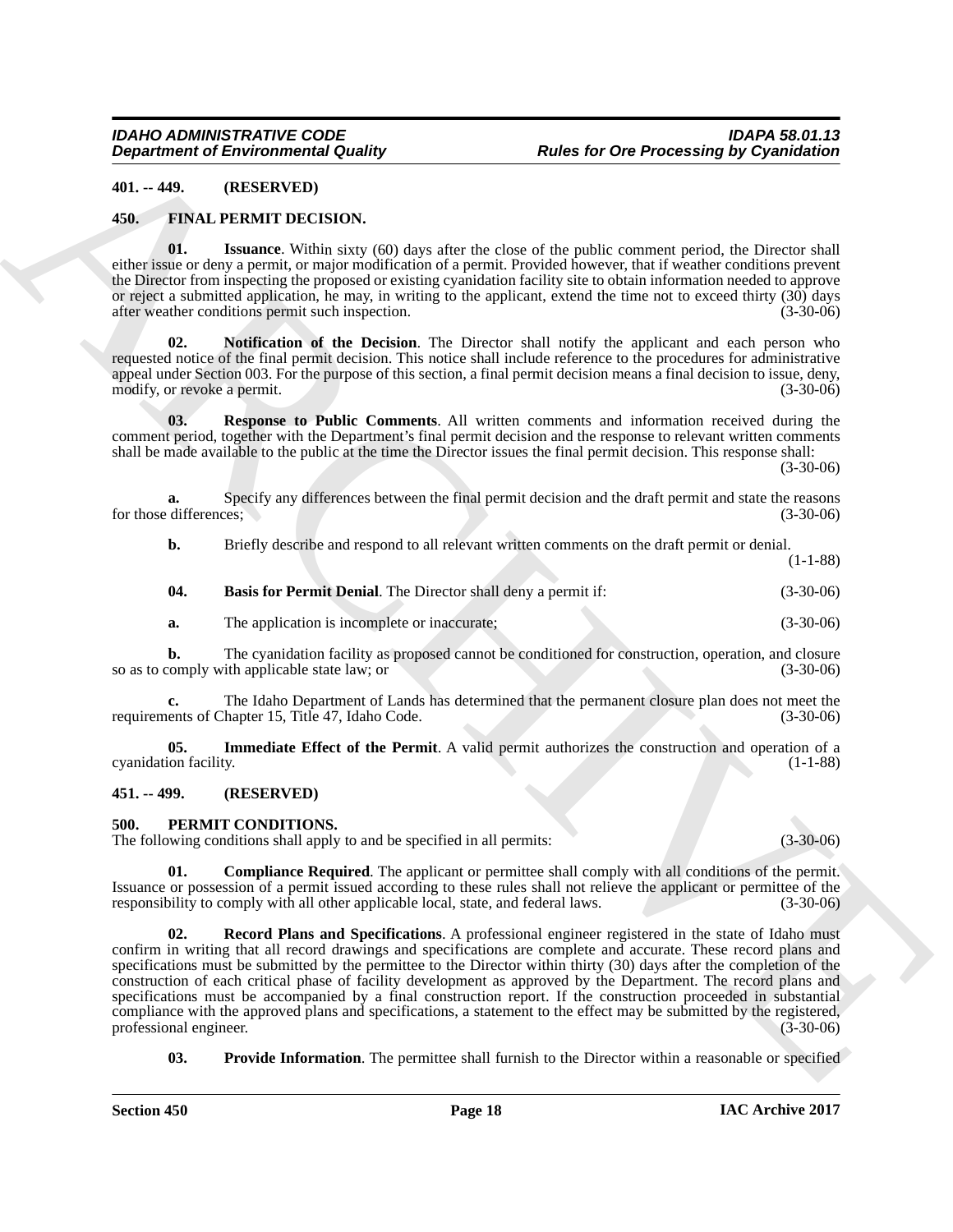<span id="page-18-2"></span>time any information, including copies of records required by the permit or other applicable rules, which the Director may reasonably require to determine whether cause exists for modifying or revoking the permit or to determine compliance with the permit or other applicable rules. (3-30-06)

**Dependent of Entropological Data Propological Scheme CoP OP Dependent of the CoP Control Scheme Control Scheme<br>
and the second scheme of the second behavior of the second behavior of the second behavior of the second beh 04. Notifications**. After initial construction and seasonal and/or temporary closure, the permittee shall, within thirty (30) days, provide written notice to the Director of the permittee's intentions to commence or restart operations. At least thirty (30) days prior to completion of operations, and/or temporary or seasonal operations, the permittee shall notify the Director of the permittee's intentions to temporarily, seasonally or permanently close operations. Notification shall provide sufficient time for the Director to provide pre-operational or post-operational inspections, as necessary. (3-30-06)

<span id="page-18-1"></span>**05. Entry and Access**. The permittee shall allow the Director, or a designee obligated by agreement Director to comply with the confidentiality provisions of Section 39-111, Idaho Code, to: (1-1-88) with the Director to comply with the confidentiality provisions of Section 39-111, Idaho Code, to:

**a.** Enter at reasonable times upon the premises of a permitted cyanidation facility or where records by a permit are kept; (4-11-06) required by a permit are kept;

**b.** Have access to and copy at reasonable times any records that must be kept under the conditions of the permit; (1-1-88) (1-1-88)

**c.** Inspect at reasonable times any cyanidation facility, equipment, practice, or operation permitted or by the permitt,  $(4-11-06)$ required by the permit;

**d.** Sample or monitor at reasonable times, substance(s) or parameter(s) directly related to permit or regulation compliance. (1-1-88)

<span id="page-18-3"></span>**06.** Reporting. It shall be the permittee's responsibility to report to the Director: (1-1-88)

**a.** Orally, as soon as possible but no later than twenty-four (24) hours from the time the permittee knows or should reasonably know of any noncompliance which may endanger the public health or the environment. (1-1-88)

**b.** In writing, within five (5) working days from the time a permittee knows or should reasonably know of any event which may be or which may result in a violation of these rules, or Idaho Department of Environmental Quality Rules, IDAPA 58.01.02, "Water Quality Standards," or IDAPA 58.01.11, "Ground Water Quality Rule." This report shall contain: (3-30-06)

i. A description of the event and its cause; if the cause is not known, steps taken to investigate and e the cause; (1-1-88) determine the cause;

ii. The period of the event including, to the extent possible, the individual(s) involved in the  $(s)$  and the time(s) and date(s) of the incidents;  $incident(s)$  and the time $(s)$  and date $(s)$  of the incidents;

iii. Measures taken to mitigate or eliminate the event and protect the public health; and (3-30-06)

iv. Steps taken to prevent recurrence of the event. (3-30-06)

<span id="page-18-0"></span>**c.** In writing, confirmation of any conditions which may result in violation of any permit condition. (3-30-06)

**d.** In writing, when the permittee knows or should reasonably know of relevant facts not submitted or incorrect information submitted in a permit application or any report or notice to the Director or the Department.<br>Those facts or the correct information shall be included as a part of this report. (3-30-06) Those facts or the correct information shall be included as a part of this report.

**07. Discharge Response**. If an unauthorized discharge occurs the permittee shall implement the ent approved emergency and spill response plan. (3-30-06) Department approved emergency and spill response plan.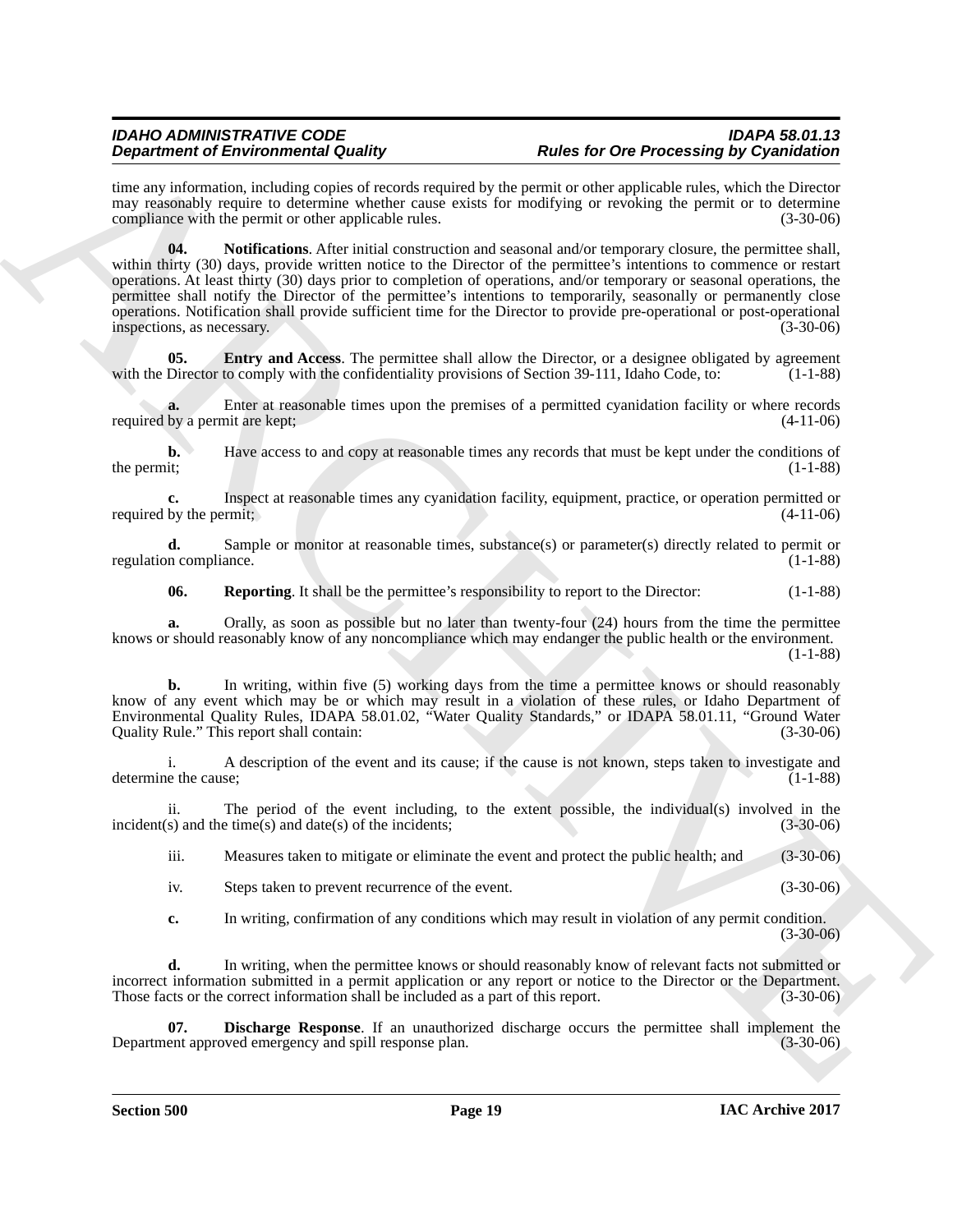### <span id="page-19-6"></span>*IDAHO ADMINISTRATIVE CODE IDAPA 58.01.13 Rules for Ore Processing by Cyanidation*

**Department of Entropic mix County Plan.** This terms of Depression projection of the state of Department of Entropic mix County Plan. This is the state of Department of the plan half of the state of the state of the state **08. Temporary or Seasonal Closure Plans**. Prior to temporary or seasonal closure, the permittee shall submit a temporary or seasonal closure plan to the Director for approval. The plan shall describe the procedures, methods, and schedule to be implemented for the treatment and disposal of process water and pollutants, the control of drainage from the cyanidation facility, the control of drainage from the surrounding area, and the secure storage of chemicals during the period of closure. Within thirty (30) days of receiving the plan, the Director shall approve and/or suggest modifications necessary to protect the waters of the state. The permittee shall ensure that closure complies with an approved plan. In no case shall the permittee complete temporary or seasonal closure prior to implementation of the approved plan. Facilities may not be temporarily or seasonally closed for a period longer than two (2) years unless approved by the Director. (3-30-06)

<span id="page-19-4"></span>**09. Begin Construction**. If the permittee fails to begin construction of a cyanidation facility within one of the effective date of the permit, the permit will be deemed void. (3-30-06)  $(1)$  year of the effective date of the permit, the permit will be deemed void.

<span id="page-19-5"></span>**10. Permanent Closure**. The permanent closure plan, as approved by the Idaho Department of Environmental Quality in coordination with the Idaho Department of Lands, shall be incorporated by reference into the Department-issued permit as a permit condition and shall be enforceable as such. The Department may evaluate permanent closure based on different performance standards than those used by the Idaho Department of Lands.

(3-30-06)

# <span id="page-19-1"></span><span id="page-19-0"></span>**501. COMPLETION OF PERMANENT CLOSURE.**

<span id="page-19-2"></span>**01. Implementation of a Permanent Closure Plan**. Unless otherwise specified in the approved permanent closure plan, the permittee must begin implementation of the approved permanent closure plan: (3-30-06)

**a.** Within one (1) year of the final addition of cyanide to the ore processing circuit for pilot or small on processing facilities: or cyanidation processing facilities; or

**b.** Within two (2) years of the final addition of cyanide to the ore processing circuit for all other ion facilities; or (4-11-06) cyanidation facilities; or

**c.** If the product recovery phase of the cyanidation facility has been suspended for a period of more (2) years. (4-11-06) than two  $(2)$  years.

<span id="page-19-3"></span>**02. Submittal of a Permanent Closure Report**. The permittee shall submit a permanent closure report to the Department for review and approval. A permanent closure report shall be of sufficient detail for the directors of the Idaho Department of Environmental Quality and the Idaho Department of Lands to issue a determination that permanent closure, as defined in Section 007 of these rules, has been achieved. The permanent closure report shall address: (3-30-06)

| a. | The effectiveness of material stabilization. |  | $(4-11-06)$ |
|----|----------------------------------------------|--|-------------|
|    |                                              |  |             |

**b.** The effectiveness of the water management plan and adequacy of the monitoring plan.  $(4-11-06)$ 

**c.** The final configuration of the cyanidation facility and its operational/closure status. (4-11-06)

**d.** The post-closure operation, maintenance, and monitoring requirements, and the estimated le cost to complete those activities. (4-11-06) reasonable cost to complete those activities.

**e.** The operational/closure status of any land application site of the cyanidation facility. (4-11-06)

**f.** Source control systems that have been constructed or implemented to eliminate, mitigate, or contain short and long term discharge of pollutants from the cyanidation facility, unless otherwise permitted.

(4-11-06)

The short and long term water quality trends in surface and ground water through the statistical isting monitoring data collected pursuant to the ore processing by cyanidation permit. (4-11-06) analyses of the existing monitoring data collected pursuant to the ore processing by cyanidation permit.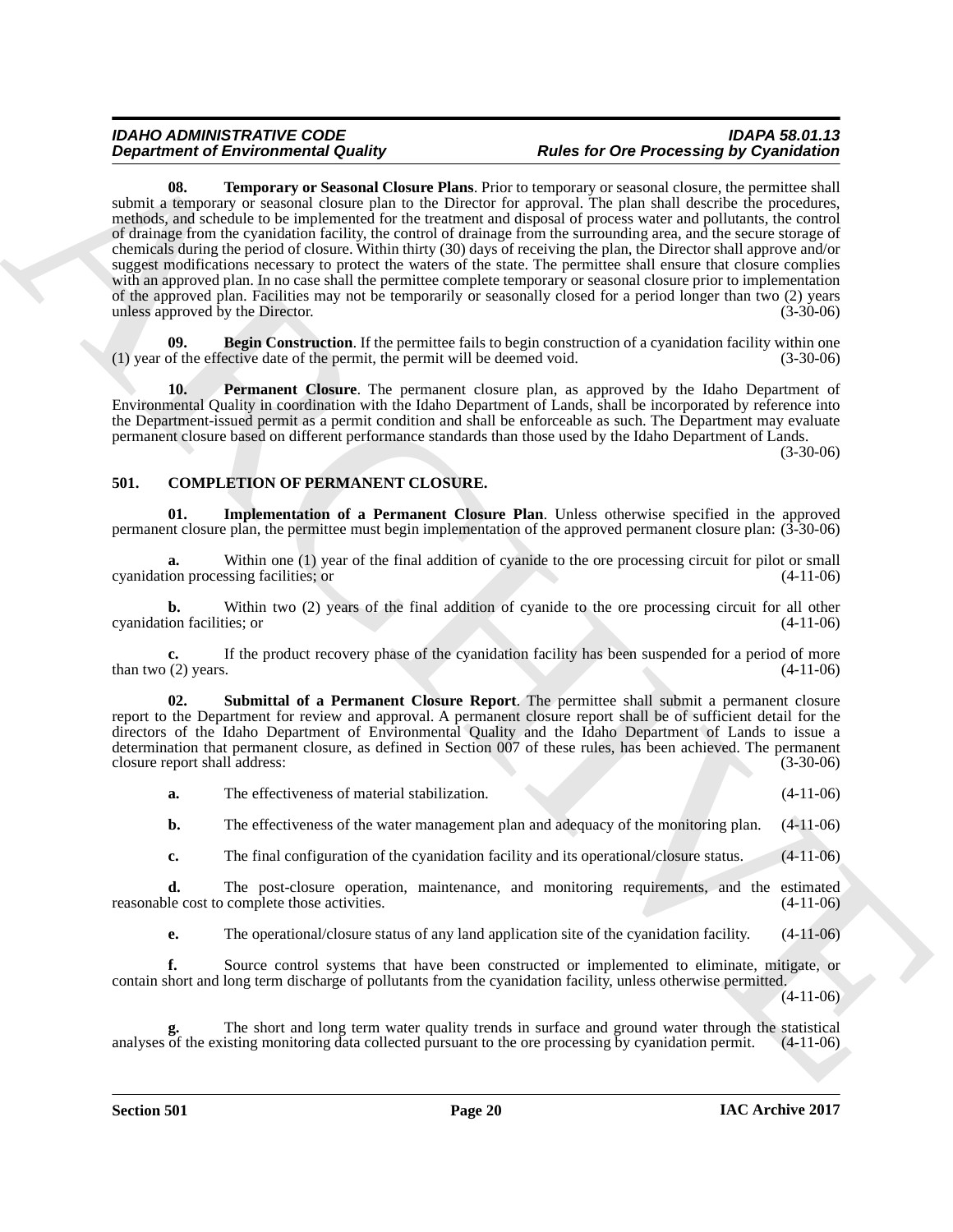#### <span id="page-20-9"></span><span id="page-20-8"></span><span id="page-20-7"></span><span id="page-20-0"></span>**502. DECISION TO APPROVE OR DISAPPROVE OF A PERMANENT CLOSURE REPORT.**

| <b>Department of Environmental Quality</b> |                                                                           | <b>Rules for Ore Processing by Cyanidation</b>                                                                                                                                                                                                                                                                                                                                                                                                |             |  |  |
|--------------------------------------------|---------------------------------------------------------------------------|-----------------------------------------------------------------------------------------------------------------------------------------------------------------------------------------------------------------------------------------------------------------------------------------------------------------------------------------------------------------------------------------------------------------------------------------------|-------------|--|--|
| h.                                         |                                                                           | Ownership and responsibility for the cyanidation facility during the defined post-closure period.                                                                                                                                                                                                                                                                                                                                             | $(4-11-06)$ |  |  |
| facilities.                                |                                                                           | The future beneficial uses of the land, surface and ground waters in and adjacent to the closed                                                                                                                                                                                                                                                                                                                                               | $(4-11-06)$ |  |  |
|                                            |                                                                           | How the permanent closure of the cyanidation facility complies with the Resource Conservation<br>and Recovery Act, Hazardous Waste Management Act, Solid Waste Management Act, and appropriate rules.                                                                                                                                                                                                                                         | $(4-11-06)$ |  |  |
| 502.                                       |                                                                           | <b>DECISION TO APPROVE OR DISAPPROVE OF A PERMANENT CLOSURE REPORT.</b>                                                                                                                                                                                                                                                                                                                                                                       |             |  |  |
| 01.<br>closure report.                     |                                                                           | <b>Issuance of Director's Determination.</b> Within sixty (60) days of receipt of a permanent closure<br>report, the Director shall issue to the permittee a Director's determination of approval or disapproval of the permanent                                                                                                                                                                                                             | $(4-11-06)$ |  |  |
| 02.                                        |                                                                           | Director's Determination to Disapprove a Permanent Closure Report. A Director's<br>determination to disapprove a permanent closure report shall specifically identify and discuss those reasons for<br>disapproval, any administrative actions being considered by the Director, and the permittee's options and procedures<br>for administrative appeal. The Director's determination to disapprove a permanent closure report must include: | $(4-11-06)$ |  |  |
| a.                                         | Identification of errors or inaccuracies in the permanent closure report. |                                                                                                                                                                                                                                                                                                                                                                                                                                               | $(4-11-06)$ |  |  |
| b.                                         | Issues or details which require additional clarification.                 |                                                                                                                                                                                                                                                                                                                                                                                                                                               | $(4-11-06)$ |  |  |
| c.                                         | Failures to fully implement the approved permanent closure plans.         |                                                                                                                                                                                                                                                                                                                                                                                                                                               | $(4-11-06)$ |  |  |
| d.                                         | Outstanding violations or other noncompliance issues.                     |                                                                                                                                                                                                                                                                                                                                                                                                                                               | $(4-11-06)$ |  |  |
| e.                                         | recommendations of the permanent closure report.                          | Other issues supporting the Department's disagreement with the contents, final conclusions or                                                                                                                                                                                                                                                                                                                                                 | $(4-11-06)$ |  |  |
| $503. - 549.$                              | (RESERVED)                                                                |                                                                                                                                                                                                                                                                                                                                                                                                                                               |             |  |  |
| 550.<br>or modifies the permit.            | VALIDITY AND DURATION OF PERMITS.                                         | A permit shall remain valid until the Director determines that permanent closure is completed or the Director revokes                                                                                                                                                                                                                                                                                                                         | $(3-30-06)$ |  |  |
| $551. - 649.$                              | (RESERVED)                                                                |                                                                                                                                                                                                                                                                                                                                                                                                                                               |             |  |  |
| 650.                                       | FINANCIAL ASSURANCE.                                                      |                                                                                                                                                                                                                                                                                                                                                                                                                                               |             |  |  |
| 01.                                        | satisfied such financial assurance requirements.                          | Financial Assurance Required. The permittee is required to provide financial assurance pursuant<br>to the Idaho Surface Mining Act, Chapter 15, Title 47, Idaho Code, and the rules promulgated thereunder. The<br>Department shall not issue a permit under these rules to a cyanidation facility unless the cyanidation facility has                                                                                                        | $(4-11-06)$ |  |  |
| 02.                                        |                                                                           | Insufficiency. In the event the financial assurance is forfeited as described in the Idaho Surface<br>Mining Act, Chapter 15, Title 47, Idaho Code, the Department may seek to recover the amount necessary to<br>implement permanent closure under the Department-issued permit and these rules as provided by law.                                                                                                                          | $(4-11-06)$ |  |  |
| $651. - 749.$                              | (RESERVED)                                                                |                                                                                                                                                                                                                                                                                                                                                                                                                                               |             |  |  |
| 750.                                       | PERMIT MODIFICATION.                                                      |                                                                                                                                                                                                                                                                                                                                                                                                                                               |             |  |  |
|                                            |                                                                           |                                                                                                                                                                                                                                                                                                                                                                                                                                               |             |  |  |

#### <span id="page-20-1"></span>**503. -- 549. (RESERVED)**

#### <span id="page-20-15"></span><span id="page-20-2"></span>**550. VALIDITY AND DURATION OF PERMITS.**

### <span id="page-20-3"></span>**551. -- 649. (RESERVED)**

#### <span id="page-20-11"></span><span id="page-20-10"></span><span id="page-20-4"></span>**650. FINANCIAL ASSURANCE.**

#### <span id="page-20-12"></span><span id="page-20-5"></span>**651. -- 749. (RESERVED)**

#### <span id="page-20-14"></span><span id="page-20-13"></span><span id="page-20-6"></span>**750. PERMIT MODIFICATION.**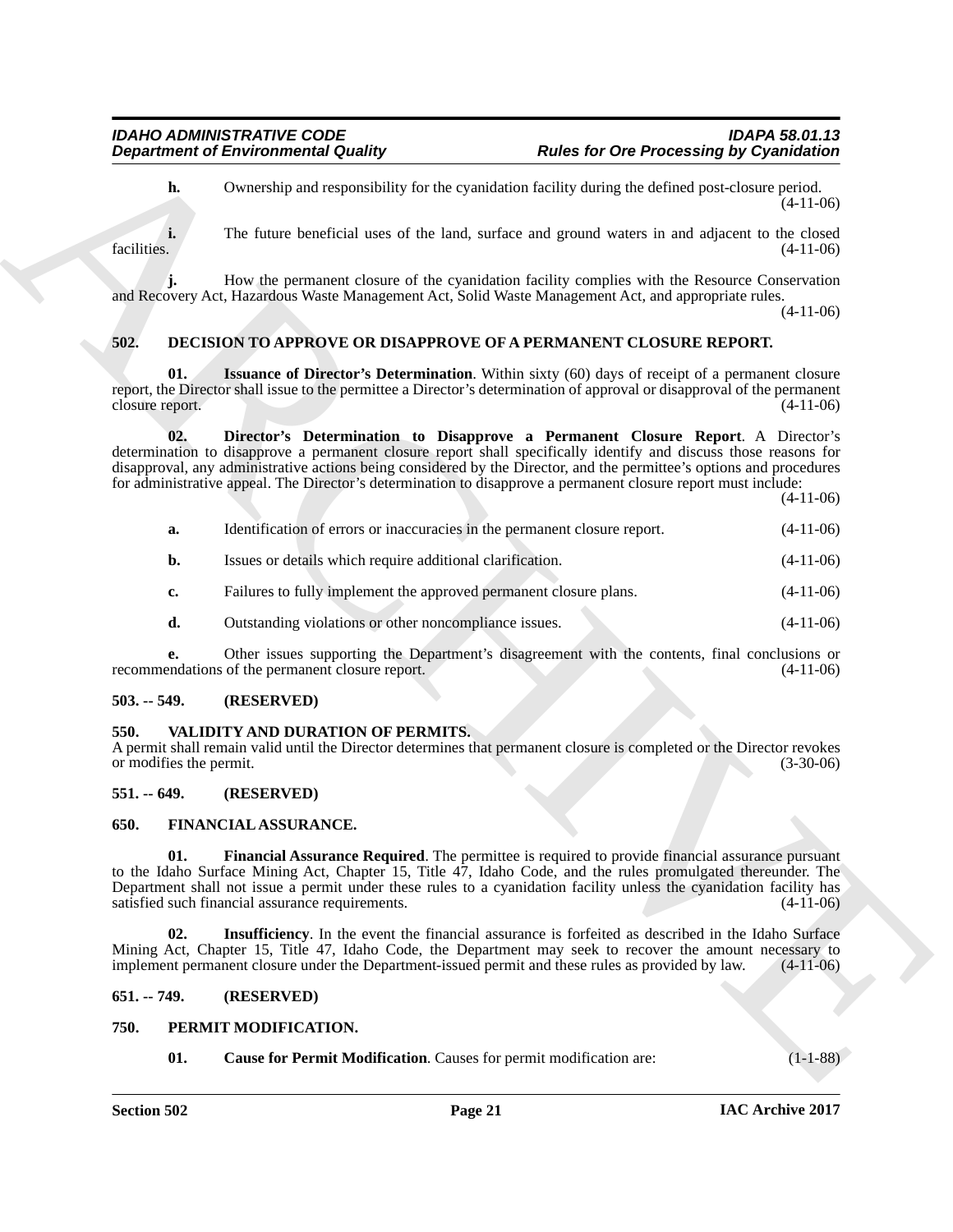<span id="page-21-4"></span>

| <b>Department of Environmental Quality</b> |                                                                                      | <b>Rules for Ore Processing by Cyanidation</b>                                                                                                                                                                                                                                                                                                                                                                                                                                                                                                                                                   |              |  |  |
|--------------------------------------------|--------------------------------------------------------------------------------------|--------------------------------------------------------------------------------------------------------------------------------------------------------------------------------------------------------------------------------------------------------------------------------------------------------------------------------------------------------------------------------------------------------------------------------------------------------------------------------------------------------------------------------------------------------------------------------------------------|--------------|--|--|
| a.<br>closure plan.                        |                                                                                      | A material modification or material expansion in the cyanidation facility operation, design or                                                                                                                                                                                                                                                                                                                                                                                                                                                                                                   | $(4-11-06)$  |  |  |
| b.                                         |                                                                                      | Natural phenomena substantially different from those anticipated in the original permit.                                                                                                                                                                                                                                                                                                                                                                                                                                                                                                         | $(1-1-88)$   |  |  |
| 02.<br>include:                            |                                                                                      | Modification at Request of Permittee. Requests for modification from the permittee shall                                                                                                                                                                                                                                                                                                                                                                                                                                                                                                         | $(1-1-88)$   |  |  |
| a.                                         | A written description of the modification(s);                                        |                                                                                                                                                                                                                                                                                                                                                                                                                                                                                                                                                                                                  | $(1-1-88)$   |  |  |
| b.                                         | Data supporting the modification request;                                            |                                                                                                                                                                                                                                                                                                                                                                                                                                                                                                                                                                                                  | $(1-1-88)$   |  |  |
| c.                                         | Causes and anticipated effects of the modification.                                  |                                                                                                                                                                                                                                                                                                                                                                                                                                                                                                                                                                                                  | $(1-1-88)$   |  |  |
| 03.                                        | necessary for the Director to modify the permit.                                     | Modification at Request of Director. Pursuant to Subsection 750.01, if the Director determines<br>that cause exists for permit modification, the Director shall notify the permittee in writing and request information                                                                                                                                                                                                                                                                                                                                                                          | $(12-31-91)$ |  |  |
| 04.                                        | prior to making minor modifications.                                                 | <b>Modification Procedure</b> . The Director shall evaluate the request for a permit modification, based<br>on the information provided in Subsection 750.02 or otherwise obtained by the Department, and determine if the<br>modification requires a major permit modification or a minor permit modification. Major permit modifications shall<br>be subject to the provisions of Sections 100, 200, 300, 400, and 450. Minor permit modifications shall not be subject<br>to the provisions of Sections 100, 300 and 400. The permittee shall notify and receive approval from the Department | $(3-30-06)$  |  |  |
| 05.<br>not limited to:                     |                                                                                      | Major Permit Modifications. Changes that require a major permit modification include but are                                                                                                                                                                                                                                                                                                                                                                                                                                                                                                     | $(3-30-06)$  |  |  |
| a.                                         |                                                                                      | Material modifications or material expansions to a cyanidation facility as defined by these rules; or                                                                                                                                                                                                                                                                                                                                                                                                                                                                                            | $(3-30-06)$  |  |  |
| b.                                         |                                                                                      | A significant increase or decrease in the time the cyanidation facility is expected to be in operation.                                                                                                                                                                                                                                                                                                                                                                                                                                                                                          | $(3-30-06)$  |  |  |
| c.<br>monitoring points.                   |                                                                                      | Requests to modify or change water quality compliance criteria and/or water quality compliance                                                                                                                                                                                                                                                                                                                                                                                                                                                                                                   | $(3-30-06)$  |  |  |
| 06.                                        | deny the request in writing. Minor modifications may include but are not limited to: | Minor Permit Modifications. Minor permit modifications are those which, if granted, would not<br>result in any increased hazard to the environment or to the public health. Within thirty (30) days of receipt of a written<br>request for a minor modification, the Department shall complete an evaluation of the request and either approve or                                                                                                                                                                                                                                                | $(3-30-06)$  |  |  |
| a.                                         | The correction of typographical errors in an approved permit.                        |                                                                                                                                                                                                                                                                                                                                                                                                                                                                                                                                                                                                  | $(3-30-06)$  |  |  |
| b.                                         | Legal transfer of ownership or operational control.                                  |                                                                                                                                                                                                                                                                                                                                                                                                                                                                                                                                                                                                  | $(3-30-06)$  |  |  |
| c.                                         | project air, water or waste generated.                                               | A change in the requirements for monitoring or reporting frequency of the quality or quantity of the                                                                                                                                                                                                                                                                                                                                                                                                                                                                                             | $(3-30-06)$  |  |  |
| d.<br>complete permanent closure.          |                                                                                      | A change in the cost estimates submitted by a permittee to the Idaho Department of Lands to                                                                                                                                                                                                                                                                                                                                                                                                                                                                                                      | $(3-30-06)$  |  |  |
| authorities of these rules.                |                                                                                      | A change or modification that is required by a state or federal requirement that supersedes the                                                                                                                                                                                                                                                                                                                                                                                                                                                                                                  | $(3-30-06)$  |  |  |
|                                            |                                                                                      |                                                                                                                                                                                                                                                                                                                                                                                                                                                                                                                                                                                                  |              |  |  |

- <span id="page-21-5"></span><span id="page-21-3"></span><span id="page-21-1"></span>**a.** Material modifications or material expansions to a cyanidation facility as defined by these rules; or (3-30-06)
- <span id="page-21-2"></span>**b.** A significant increase or decrease in the time the cyanidation facility is expected to be in operation. (3-30-06)

|  | The correction of typographical errors in an approved permit. | $(3-30-06)$ |
|--|---------------------------------------------------------------|-------------|
|--|---------------------------------------------------------------|-------------|

### <span id="page-21-0"></span>**751. -- 799. (RESERVED)**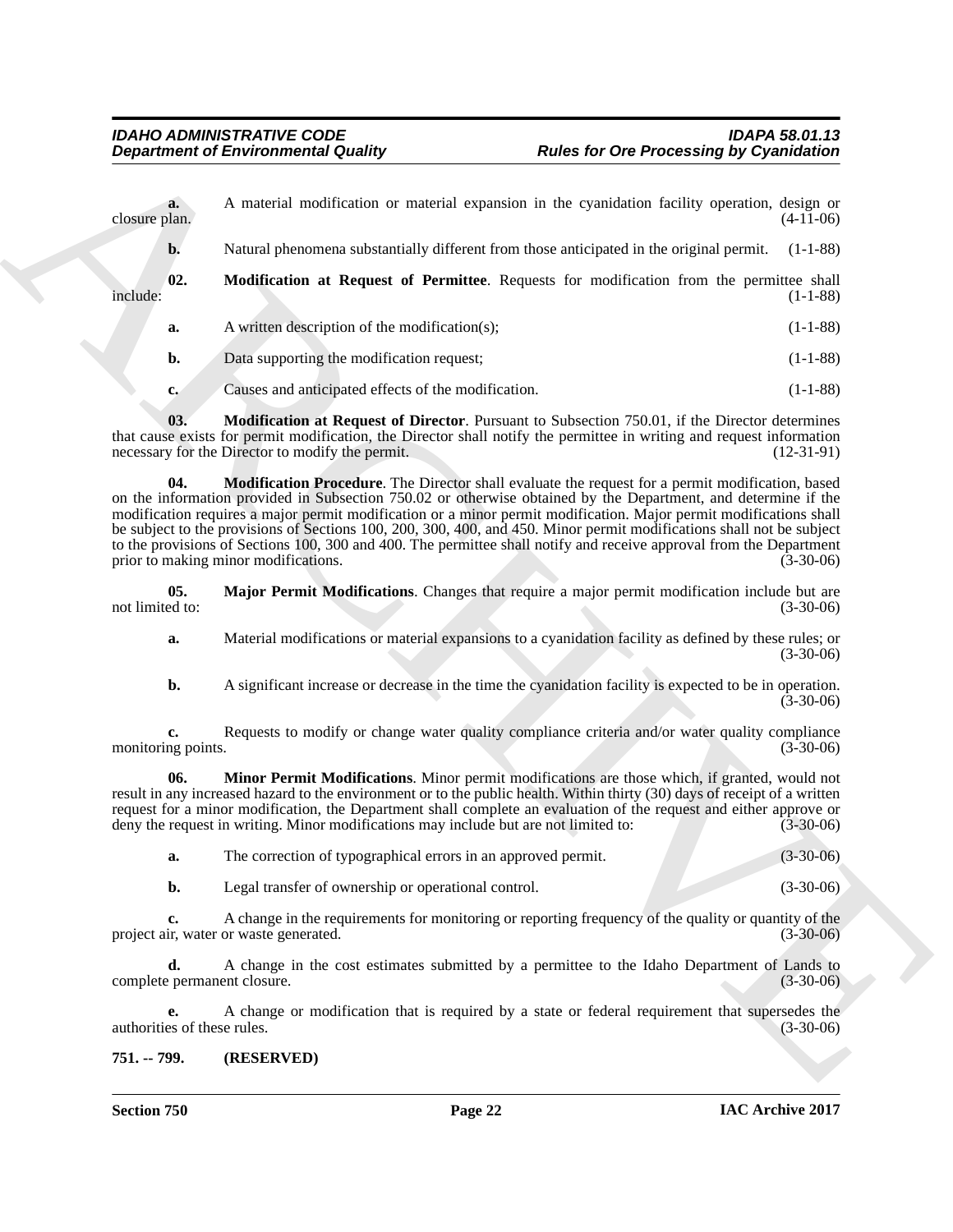#### <span id="page-22-9"></span><span id="page-22-0"></span>**800. TRANSFER OF PERMITS.**

<span id="page-22-12"></span>**01.** Transfer of Permits Allowed. A permit shall be transferred to a new permittee if such permittee provides written notice to the Director containing: (3-30-06)

**a.** A specific date for transfer of permit responsibility, coverage, and liability between the current and mittees. (3-30-06) new permittees.

**b.** Demonstration that the new permittee has established appropriate financial assurance for permanent closure of the facility; and  $(3-30-06)$ 

<span id="page-22-11"></span><span id="page-22-10"></span>**c.** The information required in Subsections 100.03.b., 100.03.d., 100.03.e. and 100.03.g. (3-30-06)

**02. Decision**. The Director shall either approve of or deny the transfer of the permit within thirty (30) days of receipt of notice that the current permittee wishes to transfer the permit to a new permittee.  $(3-30-06)$ 

**03. Basis for Permit Denial**. The Director shall deny the request for the permit transfer if the new permittee has not provided the information required in Subsection 800.01. (3-30-06)

#### <span id="page-22-1"></span>**801. -- 849. (RESERVED)**

#### <span id="page-22-6"></span><span id="page-22-2"></span>**850. PERMIT REVOCATION.**

<span id="page-22-8"></span><span id="page-22-7"></span>**01. Cause for Revocation**. A material violation of a permit or these rules may be grounds for the Director to revoke a permit. A violation that is shown to have occurred as the result of an unforeseeable act of God despite a permittee's reasonable efforts to comply with all applicable legal requirements shall not be grounds for revocation. (1-1-88) revocation. (1-1-88)

**Department of Environmental Guality Reales for One Processing By Cyanickinian<br>
800. The Real of Permiss Allevels A yearn shall be usualcost to a me- parameter fi and permission<br>
800. The Real of Permission Repubblic proc 02. Revocation Hearing**. If the Director decides to revoke a permit, he shall issue a notice of intent which shall become final within thirty-five (35) days of service upon the permittee, unless the permittee requests in writing an administrative hearing. The hearing shall be conducted in accordance with IDAPA 58.01.23, Rules of Administrative Procedure Before the Board of Environmental Quality." (5-3-03) Administrative Procedure Before the Board of Environmental Quality."

#### <span id="page-22-3"></span>**851. -- 899. (RESERVED)**

#### <span id="page-22-13"></span><span id="page-22-4"></span>**900. VIOLATIONS.**

<span id="page-22-15"></span>**01. Failure to Comply**. Failure by a permittee to comply with the provisions of these rules or with any pondition shall be deemed a violation of these rules. permit condition shall be deemed a violation of these rules.

**02. Falsification of Statements and Records**. It shall be a violation of these rules for any person to knowingly make a false statement, representation, or certification in any application, registration, report, document, or record developed, maintained, or submitted pursuant to these rules or the conditions of a permit. (1-1-88)

<span id="page-22-16"></span><span id="page-22-14"></span>**03. Discharges**. Any unauthorized discharge shall be a violation of these rules. (1-1-88)

<span id="page-22-5"></span>**901. -- 999. (RESERVED)**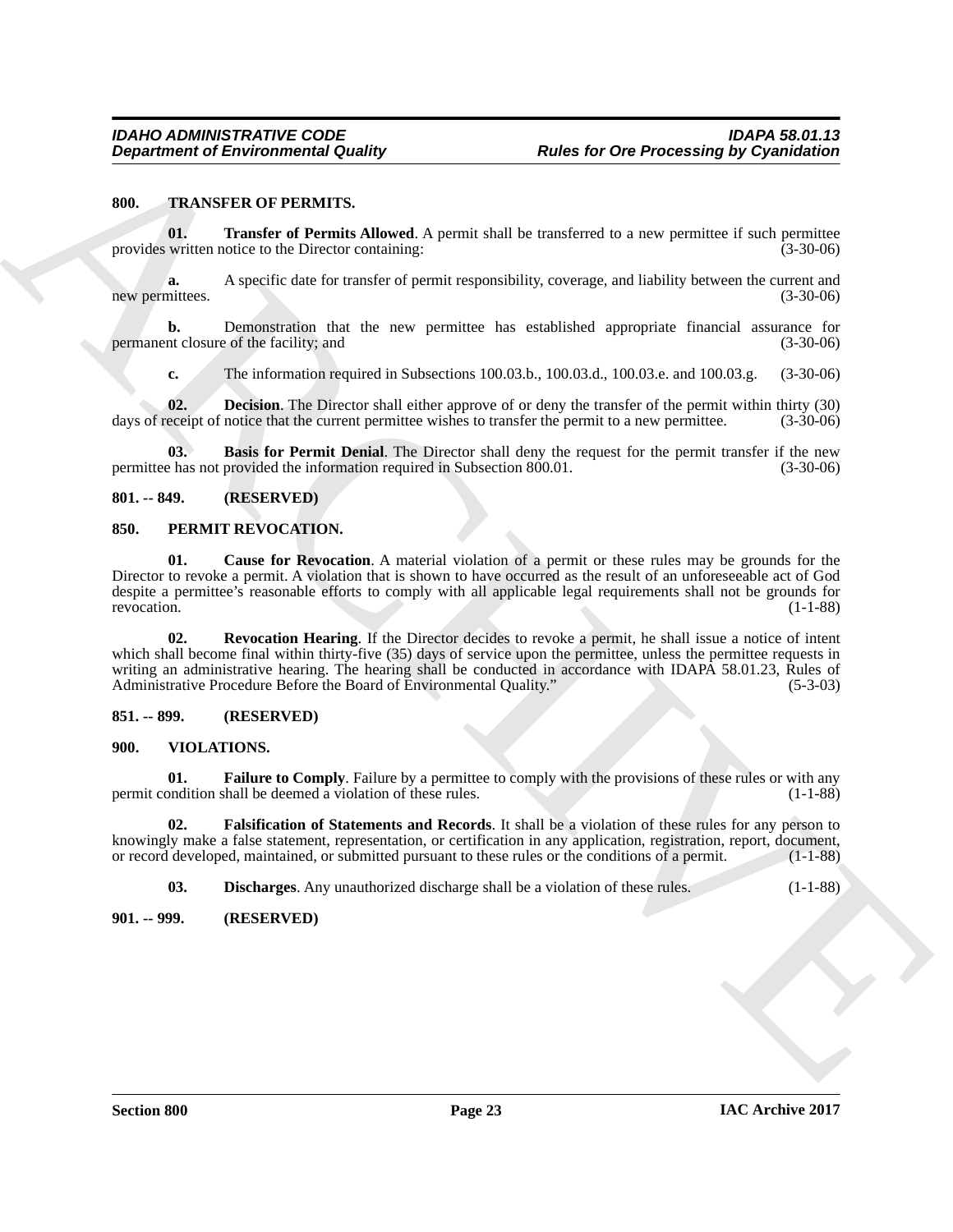# **APPENDIX A**

# **APPLICATION PROCESSING TIME LINE FOR DIRECTOR'S FINAL DECISION**

# <span id="page-23-0"></span>**IDAPA 58.01.13, RULES FOR ORE PROCESSING BY CYANIDATION**

|                                                         |                                                               |                                                                                                                                           | <b>APPENDIX A</b>                                                                                                                                |                                                                                                                                                                 |          |                                                                                                          |
|---------------------------------------------------------|---------------------------------------------------------------|-------------------------------------------------------------------------------------------------------------------------------------------|--------------------------------------------------------------------------------------------------------------------------------------------------|-----------------------------------------------------------------------------------------------------------------------------------------------------------------|----------|----------------------------------------------------------------------------------------------------------|
|                                                         |                                                               |                                                                                                                                           |                                                                                                                                                  |                                                                                                                                                                 |          |                                                                                                          |
|                                                         |                                                               |                                                                                                                                           |                                                                                                                                                  | APPLICATION PROCESSING TIME LINE FOR DIRECTOR'S FINAL DECISION                                                                                                  |          |                                                                                                          |
|                                                         |                                                               |                                                                                                                                           |                                                                                                                                                  | IDAPA 58.01.13, RULES FOR ORE PROCESSING BY CYANIDATION                                                                                                         |          |                                                                                                          |
|                                                         |                                                               |                                                                                                                                           |                                                                                                                                                  |                                                                                                                                                                 |          |                                                                                                          |
| sections from IDAPA 58.01.13.                           |                                                               |                                                                                                                                           |                                                                                                                                                  | The following chart illustrates the time line for processing a permit application and references the corresponding                                              |          |                                                                                                          |
| Application<br><b>Received</b>                          | 30 days                                                       | 60 days                                                                                                                                   | 90 days                                                                                                                                          | 120 days                                                                                                                                                        | 150 days | 180 days                                                                                                 |
| Completeness<br>Review<br>(300.02)                      | Accuracy &<br>Protectiveness<br>Review<br>(300.03)            |                                                                                                                                           |                                                                                                                                                  |                                                                                                                                                                 |          | Complete Formal<br>Response to<br><b>Public Comment</b><br>(450.02)                                      |
|                                                         |                                                               |                                                                                                                                           |                                                                                                                                                  |                                                                                                                                                                 |          | Director's Decision<br>to Issue or Deny<br>the Permit<br>(450.01)                                        |
| Public<br>Notice<br><b>Begin</b><br>Public Com-<br>ment | Within 30<br>Days of<br>Receipt of<br>Application<br>(300.01) | Within 60<br>Days of<br>Receipt of<br>Application<br>Notice of Intent<br>to Draft or Deny<br>a Permit form<br>the Application<br>(300.04) | Within30<br>Days of First<br>Notice of Intent<br>to Draft or Deny<br>a Permit from<br>the Application<br>Hold a Public<br>Meeting<br>(400.05.a.) | Within 60<br>Days of First<br>Notice of Intent<br>to Draft or Deny<br>a Permit from<br>the Application<br>End to Public<br><b>Comment Period</b><br>(400.05.b.) |          | Within 180<br>Days of Receipt<br>of Application<br>Permit will be<br><b>Issued or Denied</b><br>(500.01) |
|                                                         |                                                               |                                                                                                                                           |                                                                                                                                                  |                                                                                                                                                                 |          |                                                                                                          |
|                                                         |                                                               |                                                                                                                                           |                                                                                                                                                  |                                                                                                                                                                 |          |                                                                                                          |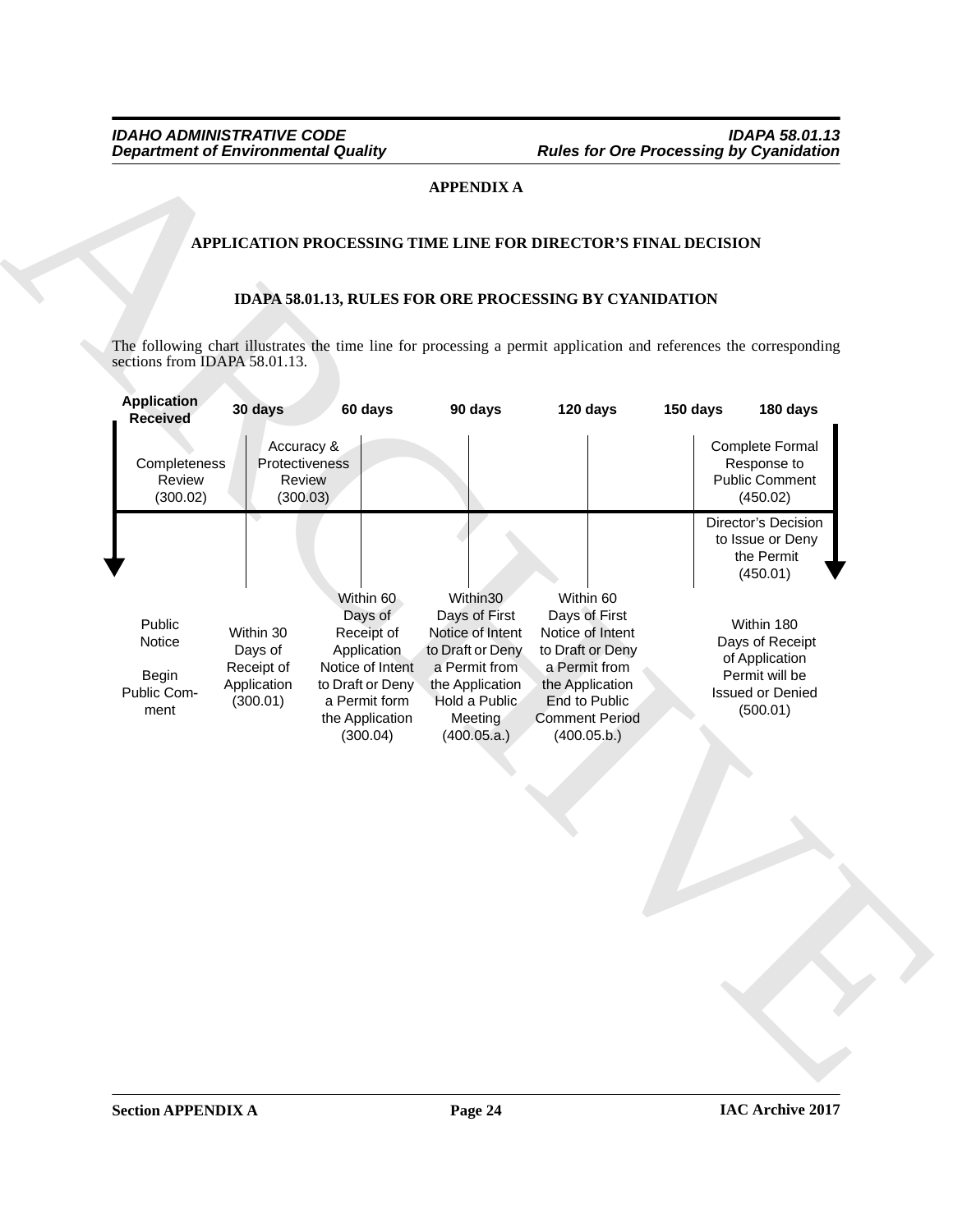# *Subject Index*

### **A**

Applicability To Facilities With Existing Permits 5 Application Processing Procedure 16 Accuracy & Protectiveness Review 16 Application Processing Time Line for Director's Final Decision 16 Basis for Permit Application Denial 16 Completeness Review 16 Notice of Intent to Deny the Permit Application or to Draft a Permit 16 Permit Fact Sheet 16

### **C**

Completion Of Permanent Closure 20 Implementation of a Permanent Closure Plan 20 Submittal of a Permanent Closure Report 20 Conceptual Design Approval Information Required for Conceptual Design Approval 5 Notice of Conceptual Design Approval or Disapproval 6 Preapplication Conference 6

### **D**

Decision To Approve Or Disapprove Of A Permanent Closure Report 21 Director's Determination to Disapprove a Permanent Closure Report 21 Issuance of Director's Determination 21 Definitions, IDAPA 58.01.13 2 Beneficial Use 2 Best Management Practices (BMPs) 3 Cyanidation 3 Cyanidation Facility 3 Department 3 Director 3 Discharge 3 Groundwater 3 Impoundment 3 Land Application 3 Liner 3 Material Modification or Material Expansion 3 Material Stabilization 3 National Pollution Discharge Elimination System (NPDES) Permit 3

Neutralization 4 Permanent Closure 4 Permanent Closure Plan 4 Permit 4 Permittee 4 Person 4 Pilot Facility 4 Pollutant 4 Post-Closure 4 Process Waters 4 Seasonal Closure 4 Small Cyanidation Processing Facility 4 Special Resource Water 5 State 5 Temporary Closure 5 Treatment 5 Water Balance 5 Water Management Plan 5 Waters of the State 5 Weak Acid Dissociable (WAD) Cyanide 5

# **F**

Final Permit Decision 18 Basis for Permit Denial 18 Immediate Effect of the Permit 18 Issuance 18 Notification of the Decision 18 Response to Public Comments 18 Financial Assurance 21 Financial Assurance Required 21 Insufficiency 21

### **P**

Permit & Permit Application 6 Application for a Small Cyanidation Processing Facility & Pilot Facility 10 Contents of Application 6 Exemptions to Fees 10 Permit Application 6 Permit Application Fees 10 Permit Require 6 Permit Conditions 18 Begin Construction 20 Compliance Required 18 Discharge Response 19 Entry & Access 19 Notifications 19 Permanent Closure 20 Provide Information 18 Record Plans & Specifications 18 Reporting 19 Temporary or Seasonal Closure

Plans 20 Permit Modification 21 Cause for Permit Modification 21 Major Permit Modifications 22 Minor Permit Modifications 22 Modification at Request of Director 22 Modification at Request of Permittee 22 Modification Procedure 22 Permit Revocation 23 Cause for Revocation 23 Revocation Hearing 23 Public Involvement In Permit Procedures 17 Participation by Idaho Department of Lands 17 Public Comment(s), Public Comment Period, & Public Meetings 17 Public Notice Information 17 Public Notice of Permit Actions 17 Serving the Public Notice 17

# **R**

[A](#page-15-4)[R](#page-15-7)[C](#page-4-13)[H](#page-17-6)[I](#page-10-0)[VE](#page-11-0) Requirements For Water Quality Protection 10 Cap & Cover Criteria 13 Cyanidation Facilities Siting & Preparation 10 Employee Education Program 16 Land Application 14 Minimum Plans & Specifications for Impoundment, Leach Pads & Other Facilities Designed to Contain Process Water 11 Monitoring Wells Siting & Construction Plans 14 Operation & Maintenance Plans 13 Plumbing & Conveyance Criteria 13 Process Buildings, Process Chemical Storage Containment Areas & General Facility Criteria 12 Process Water Storage Sizing Criteria 11 Temporary or Seasonal Closure 15 Water Quality Monitoring & Reporting 13 **T**

Time line for processing a permit application 24